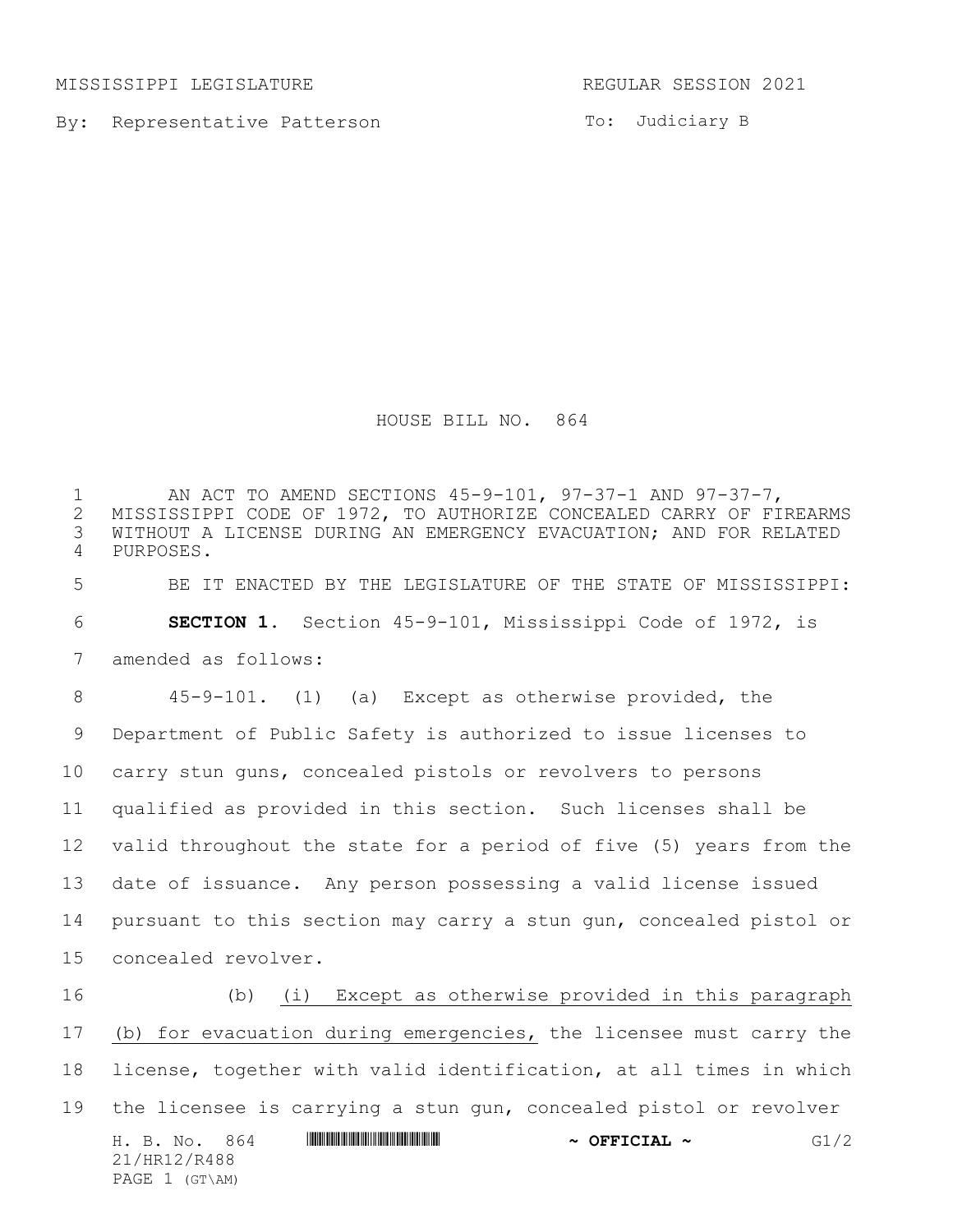and must display both the license and proper identification upon demand by a law enforcement officer. A violation of the provisions of this paragraph (b) shall constitute a noncriminal violation with a penalty of Twenty-five Dollars (\$25.00) and shall be enforceable by summons.

 (ii) The licensee is not required to meet the provisions of subparagraph (i) of this paragraph (b) when carrying a stun gun, concealed pistol or revolver in the act of evacuating during a mandatory evacuation order issued by local governing authorities, the Governor of this state or President of the United States. For purposes of this subparagraph, the phrase "in the act of evacuating" means the immediate and urgent movement of a person away from the evacuation zone within forty-eight (48) hours after a mandatory evacuation is ordered. The forty-eight (48) hours may be extended by an order issued by the Governor.

 (2) The Department of Public Safety shall issue a license if the applicant:

 (a) Is a resident of the state. However, this residency requirement may be waived if the applicant possesses a valid permit from another state, is active military personnel stationed in Mississippi, or is a retired law enforcement officer establishing residency in the state;

 (b) (i) Is twenty-one (21) years of age or older; or (ii) Is at least eighteen (18) years of age but not yet twenty-one (21) years of age and the applicant:

| H. B. No. 864  | $\sim$ OFFICIAL $\sim$                          |
|----------------|-------------------------------------------------|
| 21/HR12/R488   | ST: Firearms; authorize concealed carry without |
| PAGE 2 (GT\AM) | a permit during emergency evacuations.          |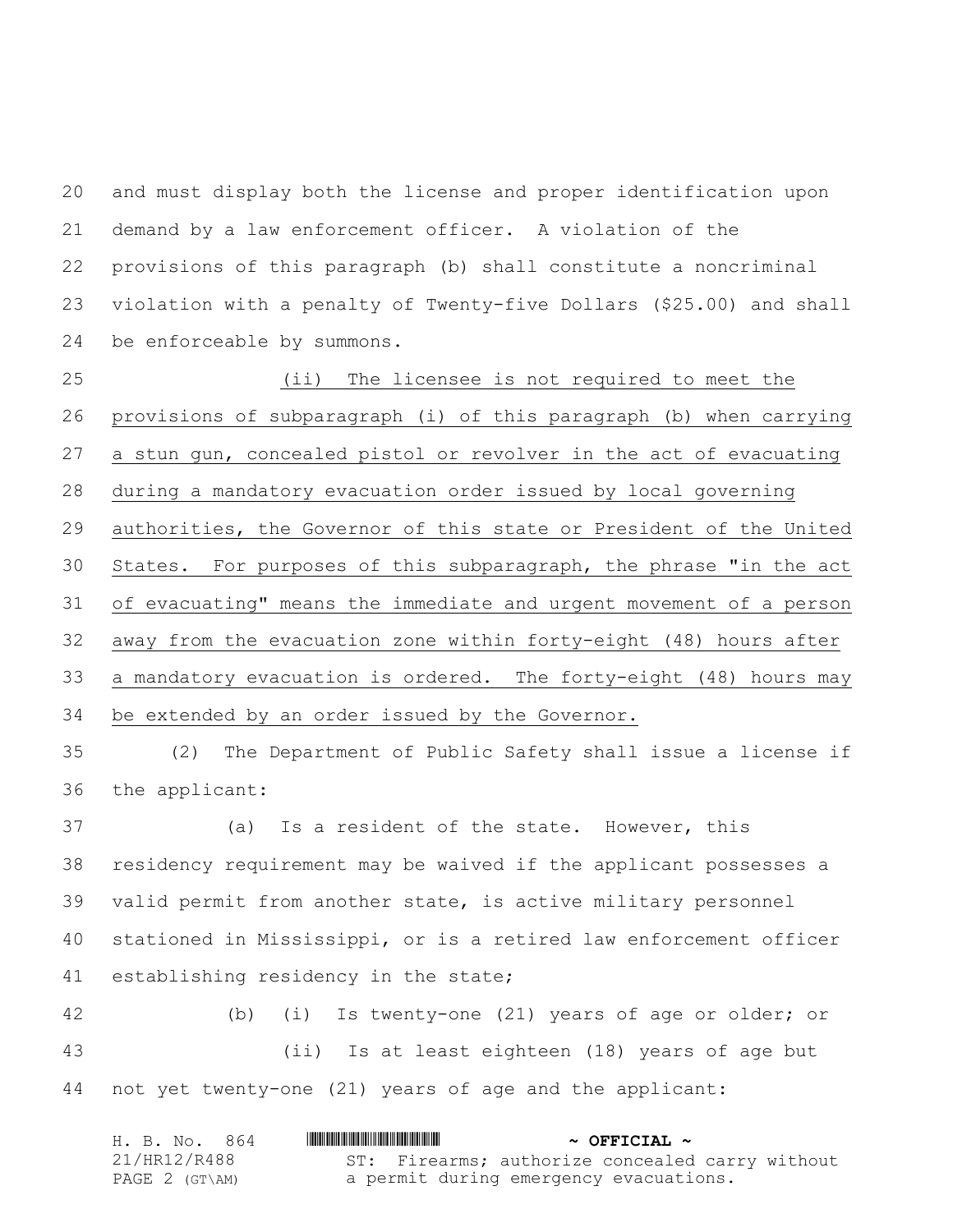1. Is a member or veteran of the United States Armed Forces, including National Guard or Reserve; and 2. Holds a valid Mississippi driver's license or identification card issued by the Department of Public Safety; (c) Does not suffer from a physical infirmity which prevents the safe handling of a stun gun, pistol or revolver;

 (d) Is not ineligible to possess a firearm by virtue of having been convicted of a felony in a court of this state, of any other state, or of the United States without having been pardoned or without having been expunged for same;

 (e) Does not chronically or habitually abuse controlled substances to the extent that his normal faculties are impaired. It shall be presumed that an applicant chronically and habitually uses controlled substances to the extent that his faculties are impaired if the applicant has been voluntarily or involuntarily committed to a treatment facility for the abuse of a controlled substance or been found guilty of a crime under the provisions of the Uniform Controlled Substances Law or similar laws of any other state or the United States relating to controlled substances within a three-year period immediately preceding the date on which the application is submitted;

 (f) Does not chronically and habitually use alcoholic beverages to the extent that his normal faculties are impaired. It shall be presumed that an applicant chronically and habitually uses alcoholic beverages to the extent that his normal faculties

| H. B. No. 864  | $\sim$ OFFICIAL $\sim$                          |
|----------------|-------------------------------------------------|
| 21/HR12/R488   | ST: Firearms; authorize concealed carry without |
| PAGE 3 (GT\AM) | a permit during emergency evacuations.          |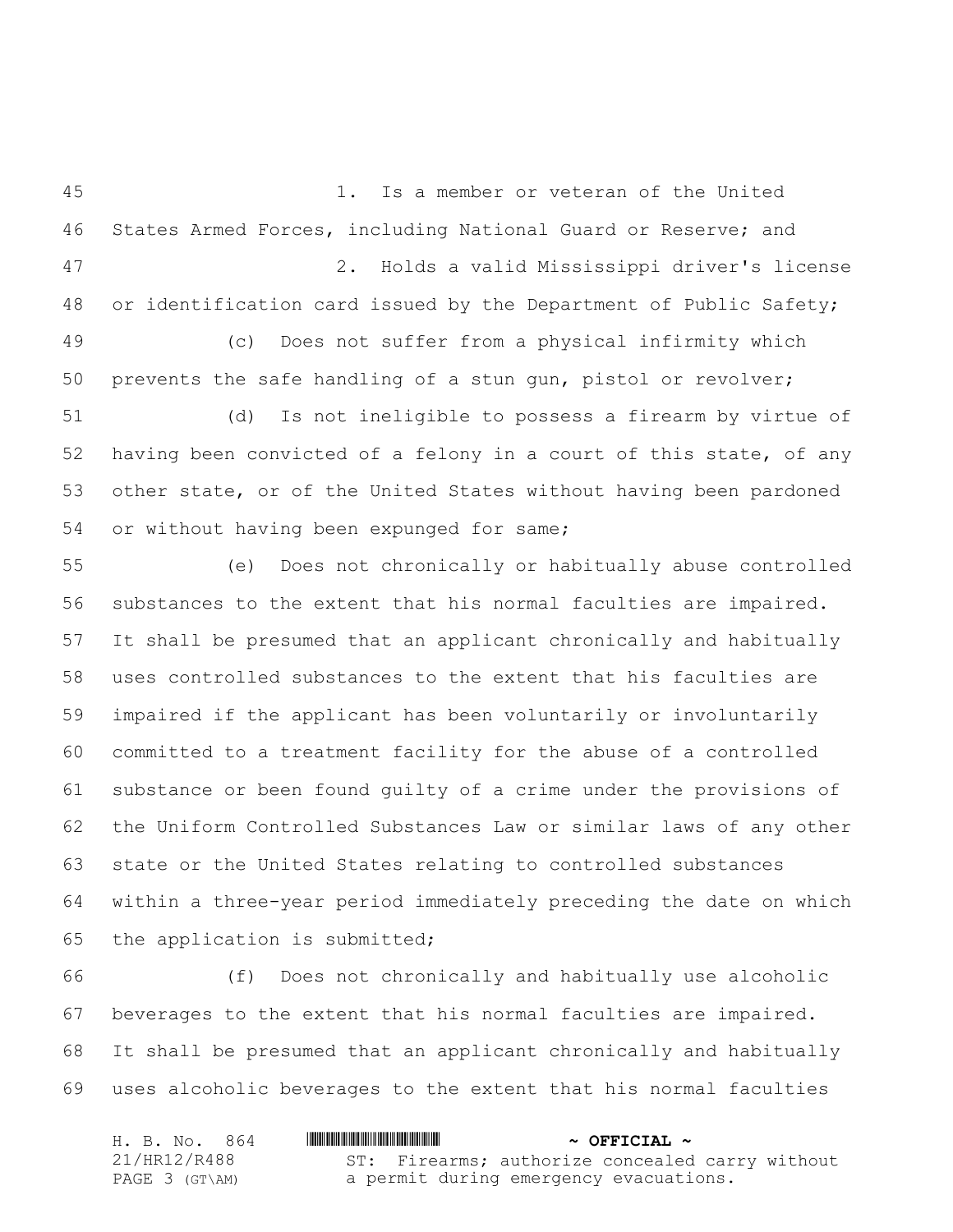are impaired if the applicant has been voluntarily or

 involuntarily committed as an alcoholic to a treatment facility or has been convicted of two (2) or more offenses related to the use of alcohol under the laws of this state or similar laws of any other state or the United States within the three-year period immediately preceding the date on which the application is submitted;

 (g) Desires a legal means to carry a stun gun, concealed pistol or revolver to defend himself;

 (h) Has not been adjudicated mentally incompetent, or has waited five (5) years from the date of his restoration to 81 capacity by court order;

 (i) Has not been voluntarily or involuntarily committed to a mental institution or mental health treatment facility unless he possesses a certificate from a psychiatrist licensed in this state that he has not suffered from disability for a period of five (5) years;

 (j) Has not had adjudication of guilt withheld or imposition of sentence suspended on any felony unless three (3) years have elapsed since probation or any other conditions set by 90 the court have been fulfilled;

(k) Is not a fugitive from justice; and

 (l) Is not disqualified to possess a weapon based on federal law.

H. B. No. 864 \*HR12/R488\* **~ OFFICIAL ~** 21/HR12/R488 PAGE 4 (GT\AM) ST: Firearms; authorize concealed carry without a permit during emergency evacuations.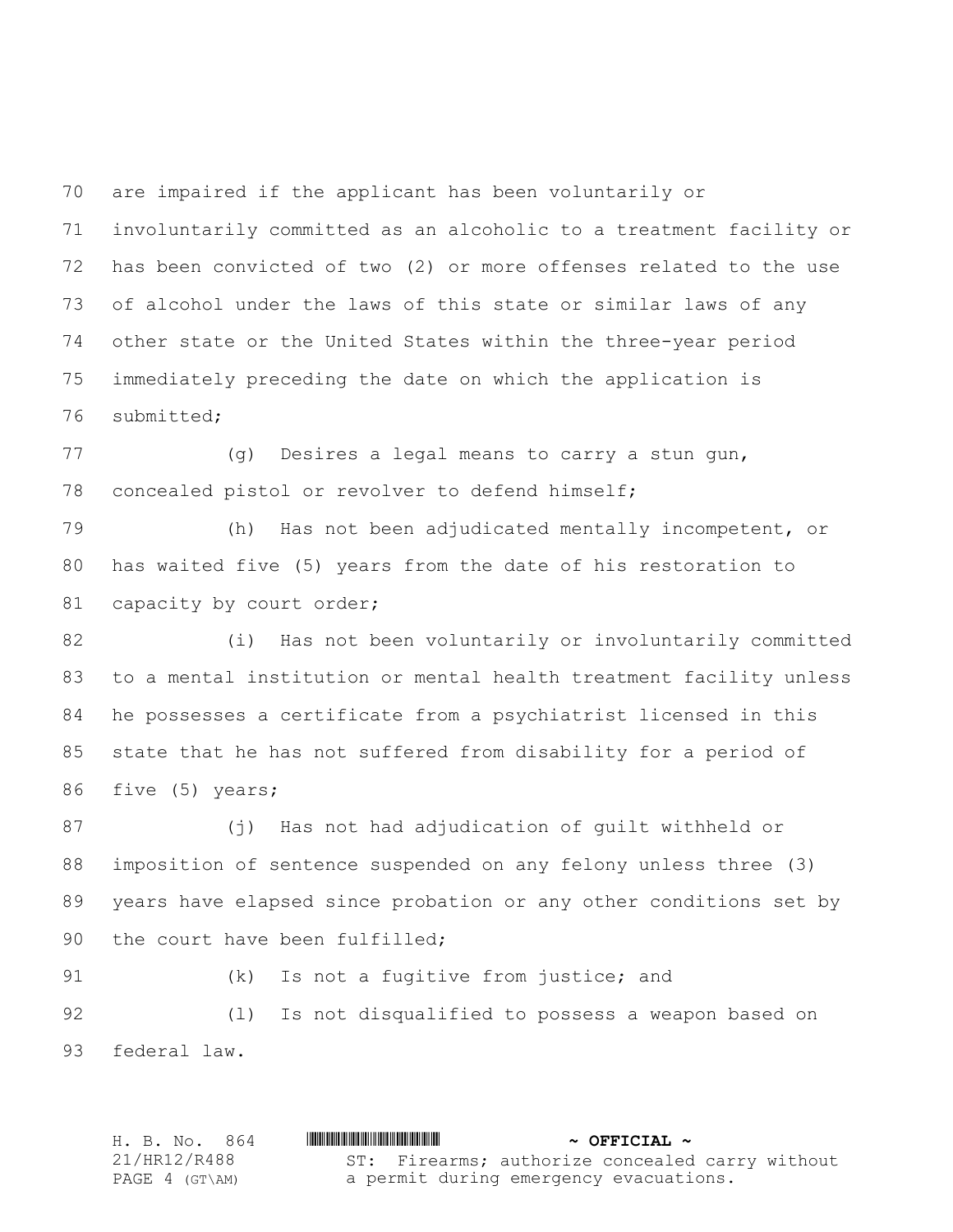(3) The Department of Public Safety may deny a license if the applicant has been found guilty of one or more crimes of violence constituting a misdemeanor unless three (3) years have elapsed since probation or any other conditions set by the court have been fulfilled or expunction has occurred prior to the date 99 on which the application is submitted, or may revoke a license if the licensee has been found guilty of one or more crimes of violence within the preceding three (3) years. The department shall, upon notification by a law enforcement agency or a court and subsequent written verification, suspend a license or the processing of an application for a license if the licensee or applicant is arrested or formally charged with a crime which would disqualify such person from having a license under this section, until final disposition of the case. The provisions of subsection (7) of this section shall apply to any suspension or revocation of a license pursuant to the provisions of this section.

 (4) The application shall be completed, under oath, on a form promulgated by the Department of Public Safety and shall include only:

 (a) The name, address, place and date of birth, race, sex and occupation of the applicant;

 (b) The driver's license number or social security number of applicant;

 (c) Any previous address of the applicant for the two (2) years preceding the date of the application;

| H. B. No. 864  | $\sim$ OFFICIAL $\sim$                          |
|----------------|-------------------------------------------------|
| 21/HR12/R488   | ST: Firearms; authorize concealed carry without |
| PAGE 5 (GT\AM) | a permit during emergency evacuations.          |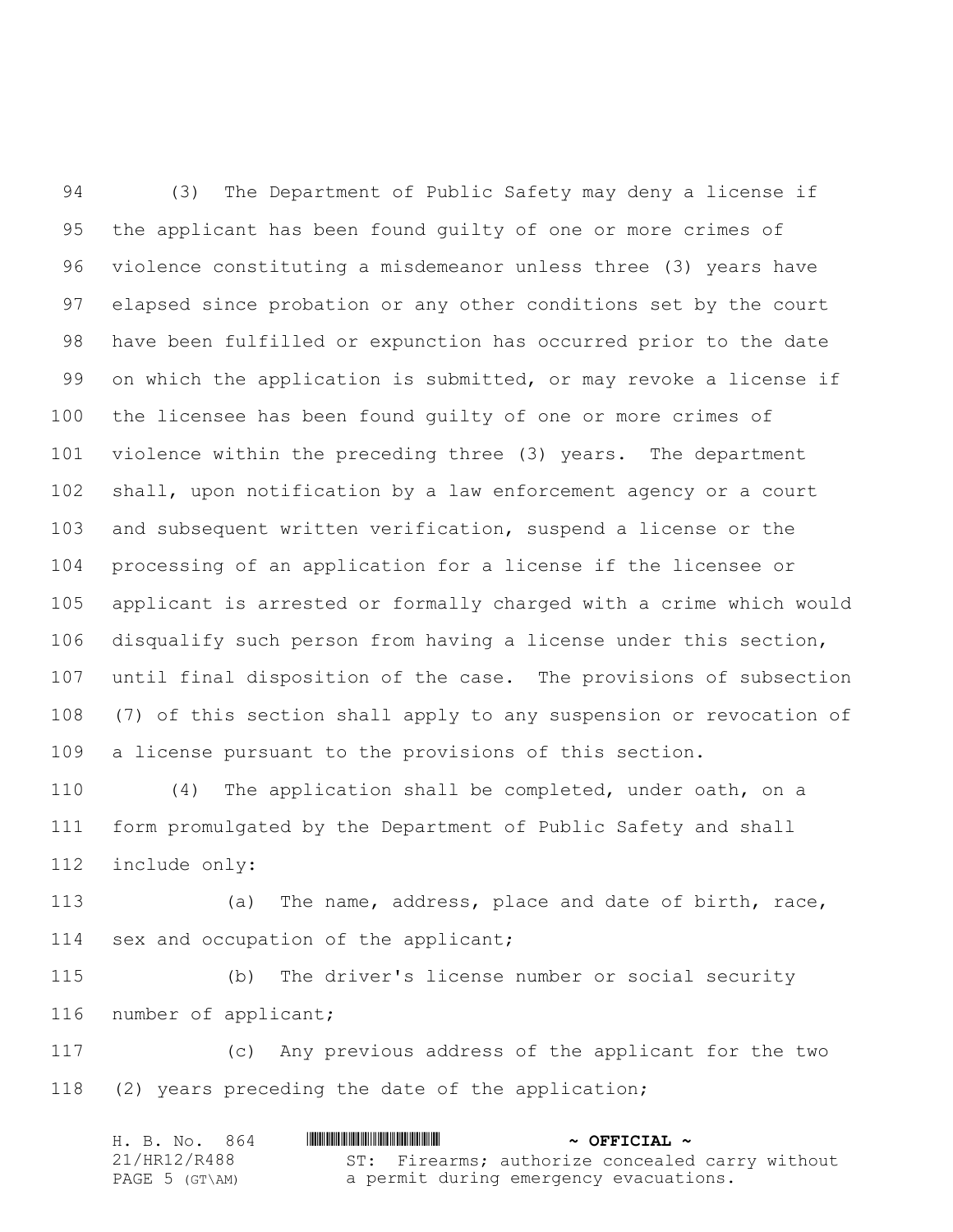(d) A statement that the applicant is in compliance with criteria contained within subsections (2) and (3) of this section;

 (e) A statement that the applicant has been furnished a copy of this section and is knowledgeable of its provisions;

 (f) A conspicuous warning that the application is executed under oath and that a knowingly false answer to any question, or the knowing submission of any false document by the applicant, subjects the applicant to criminal prosecution; and

 (g) A statement that the applicant desires a legal means to carry a stun gun, concealed pistol or revolver to defend himself.

 (5) The applicant shall submit only the following to the Department of Public Safety:

 (a) A completed application as described in subsection (4) of this section;

 (b) A full-face photograph of the applicant taken within the preceding thirty (30) days in which the head, including 137 hair, in a size as determined by the Department of Public Safety, except that an applicant who is younger than twenty-one (21) years of age must submit a photograph in profile of the applicant; (c) A nonrefundable license fee of Eighty Dollars (\$80.00). Costs for processing the set of fingerprints as required in paragraph (d) of this subsection shall be borne by the

applicant. Honorably retired law enforcement officers, disabled

| H. B. No. 864  | $\sim$ OFFICIAL $\sim$                          |
|----------------|-------------------------------------------------|
| 21/HR12/R488   | ST: Firearms; authorize concealed carry without |
| PAGE 6 (GT\AM) | a permit during emergency evacuations.          |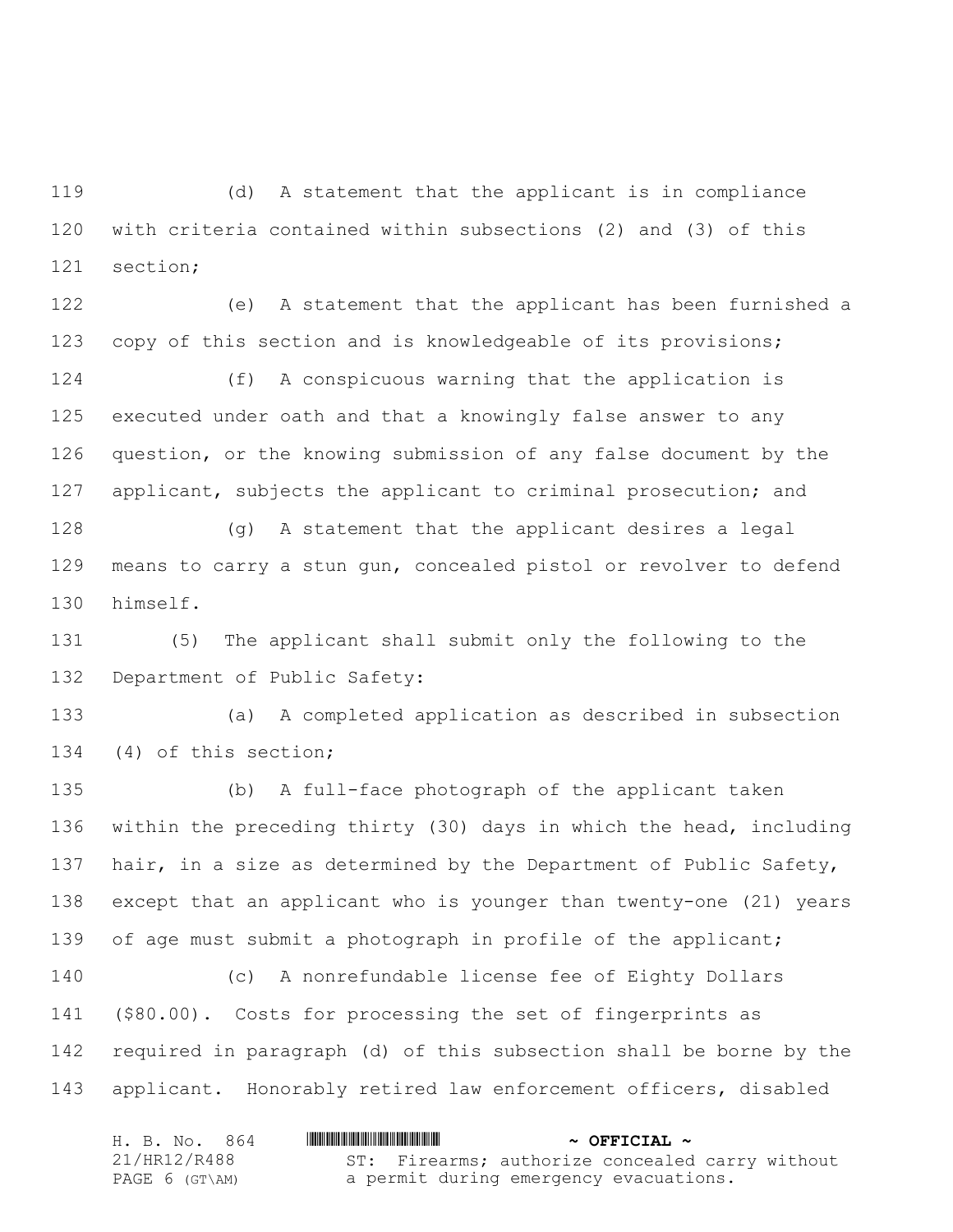veterans and active duty members of the Armed Forces of the United 145 States shall be exempt from the payment of the license fee;

 (d) A full set of fingerprints of the applicant 147 administered by the Department of Public Safety; and

 (e) A waiver authorizing the Department of Public Safety access to any records concerning commitments of the applicant to any of the treatment facilities or institutions referred to in subsection (2) and permitting access to all the applicant's criminal records.

 (6) (a) The Department of Public Safety, upon receipt of the items listed in subsection (5) of this section, shall forward the full set of fingerprints of the applicant to the appropriate agencies for state and federal processing.

 (b) The Department of Public Safety shall forward a copy of the applicant's application to the sheriff of the applicant's county of residence and, if applicable, the police chief of the applicant's municipality of residence. The sheriff of the applicant's county of residence and, if applicable, the 162 police chief of the applicant's municipality of residence may, at his discretion, participate in the process by submitting a voluntary report to the Department of Public Safety containing any readily discoverable prior information that he feels may be pertinent to the licensing of any applicant. The reporting shall be made within thirty (30) days after the date he receives the copy of the application. Upon receipt of a response from a

| H. B. No. 864  | $\sim$ OFFICIAL $\sim$                          |
|----------------|-------------------------------------------------|
| 21/HR12/R488   | ST: Firearms; authorize concealed carry without |
| PAGE 7 (GT\AM) | a permit during emergency evacuations.          |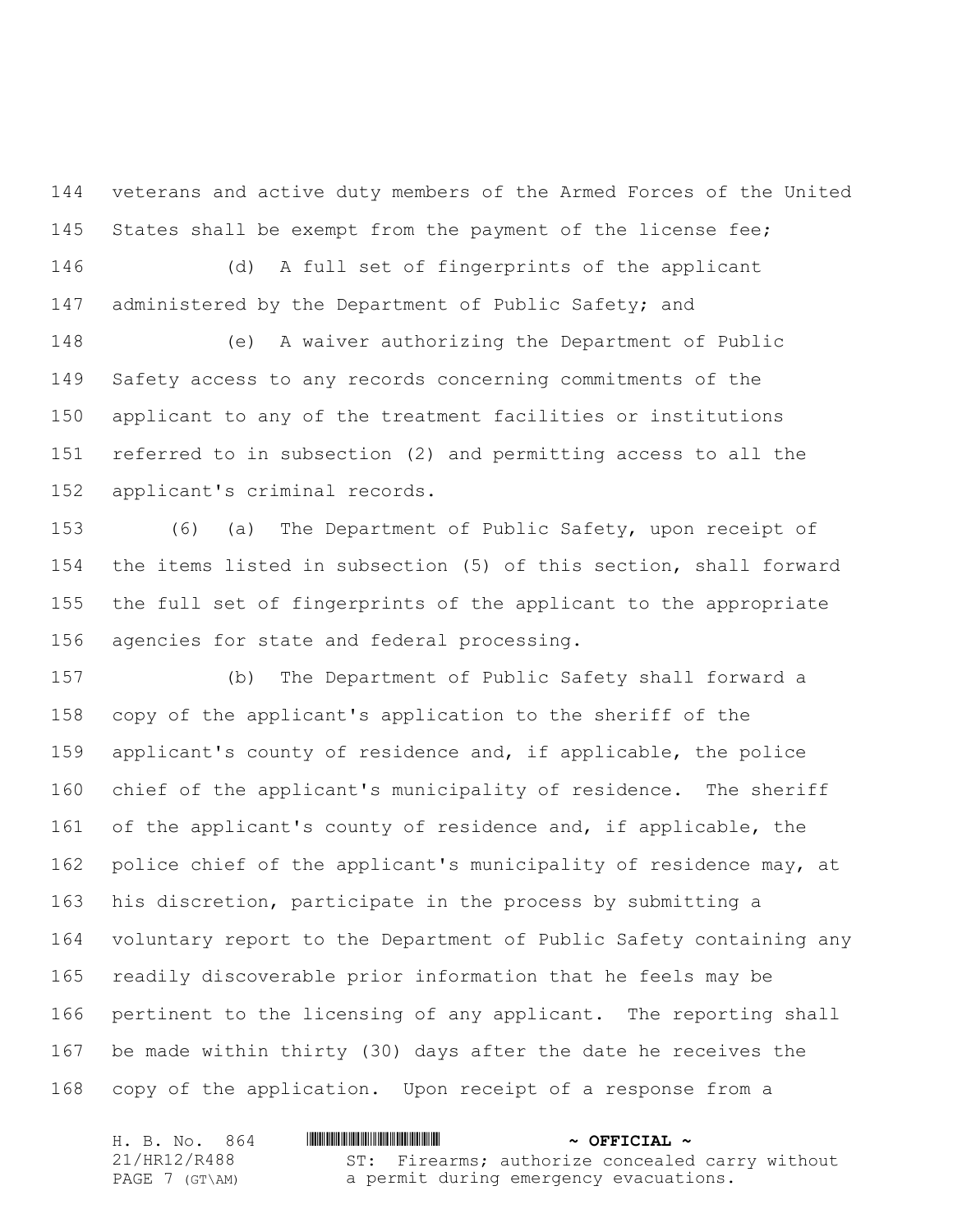sheriff or police chief, such sheriff or police chief shall be reimbursed at a rate set by the department.

 (c) The Department of Public Safety shall, within forty-five (45) days after the date of receipt of the items listed in subsection (5) of this section:

(i) Issue the license;

 (ii) Deny the application based solely on the ground that the applicant fails to qualify under the criteria listed in subsections (2) and (3) of this section. If the Department of Public Safety denies the application, it shall 179 notify the applicant in writing, stating the ground for denial, and the denial shall be subject to the appeal process set forth in 181 subsection (7); or

 (iii) Notify the applicant that the department is unable to make a determination regarding the issuance or denial of a license within the forty-five-day period prescribed by this subsection, and provide an estimate of the amount of time the department will need to make the determination.

 (d) In the event a legible set of fingerprints, as determined by the Department of Public Safety and the Federal Bureau of Investigation, cannot be obtained after a minimum of two (2) attempts, the Department of Public Safety shall determine eligibility based upon a name check by the Mississippi Highway Safety Patrol and a Federal Bureau of Investigation name check

H. B. No. 864 \*HR12/R488\* **~ OFFICIAL ~** 21/HR12/R488 PAGE 8 (GT\AM) ST: Firearms; authorize concealed carry without a permit during emergency evacuations.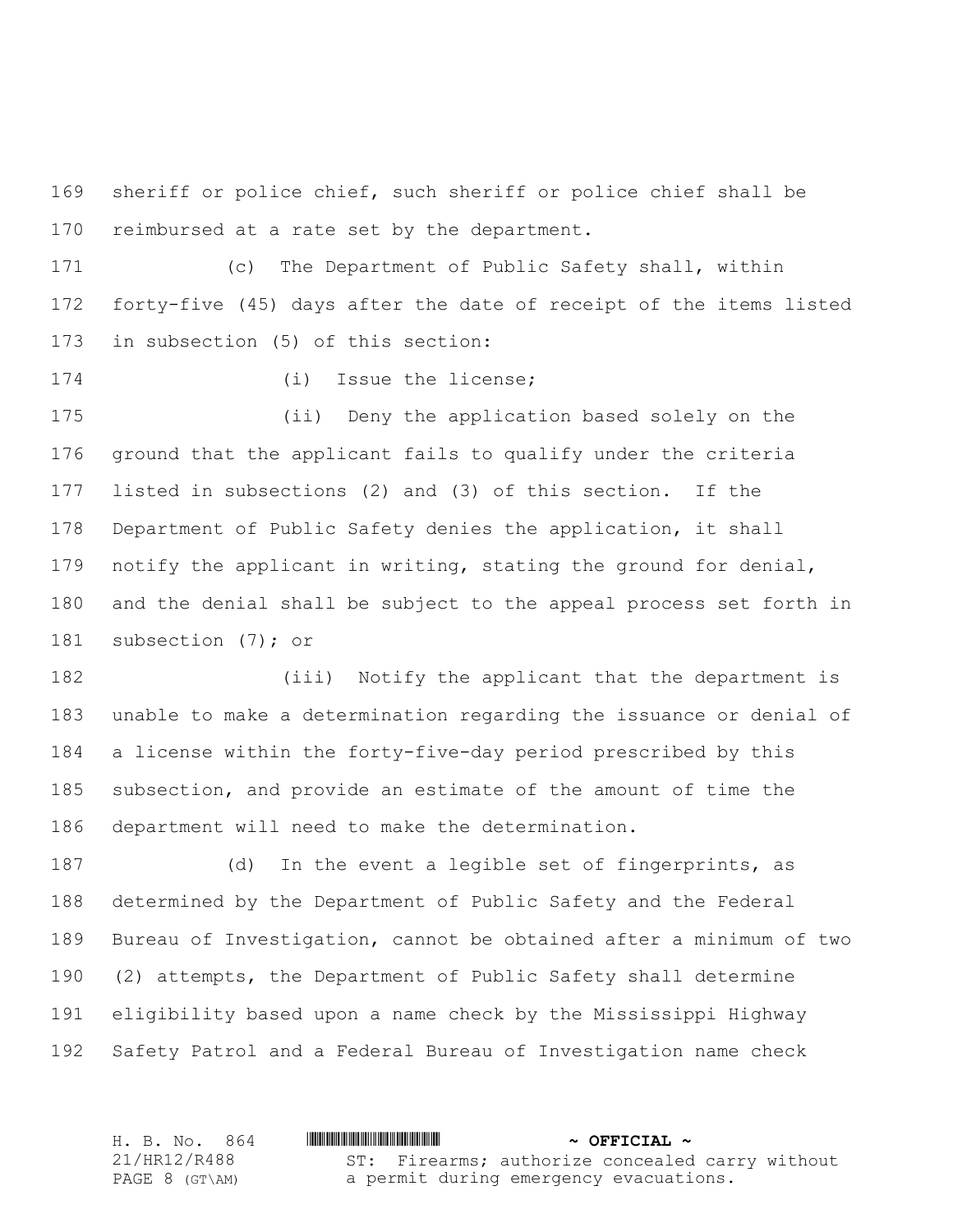conducted by the Mississippi Highway Safety Patrol at the request of the Department of Public Safety.

 (7) (a) If the Department of Public Safety denies the issuance of a license, or suspends or revokes a license, the party aggrieved may appeal such denial, suspension or revocation to the Commissioner of Public Safety, or his authorized agent, within thirty (30) days after the aggrieved party receives written notice of such denial, suspension or revocation. The Commissioner of Public Safety, or his duly authorized agent, shall rule upon such appeal within thirty (30) days after the appeal is filed and failure to rule within this thirty-day period shall constitute sustaining such denial, suspension or revocation. Such review shall be conducted pursuant to such reasonable rules and regulations as the Commissioner of Public Safety may adopt.

 (b) If the revocation, suspension or denial of issuance is sustained by the Commissioner of Public Safety, or his duly authorized agent pursuant to paragraph (a) of this subsection, the aggrieved party may file within ten (10) days after the rendition of such decision a petition in the circuit or county court of his residence for review of such decision. A hearing for review shall be held and shall proceed before the court without a jury upon the record made at the hearing before the Commissioner of Public Safety or his duly authorized agent. No such party shall be allowed to carry a stun gun, concealed pistol or revolver pursuant

H. B. No. 864 \*HR12/R488\* **~ OFFICIAL ~** 21/HR12/R488 PAGE 9 (GT\AM) ST: Firearms; authorize concealed carry without a permit during emergency evacuations.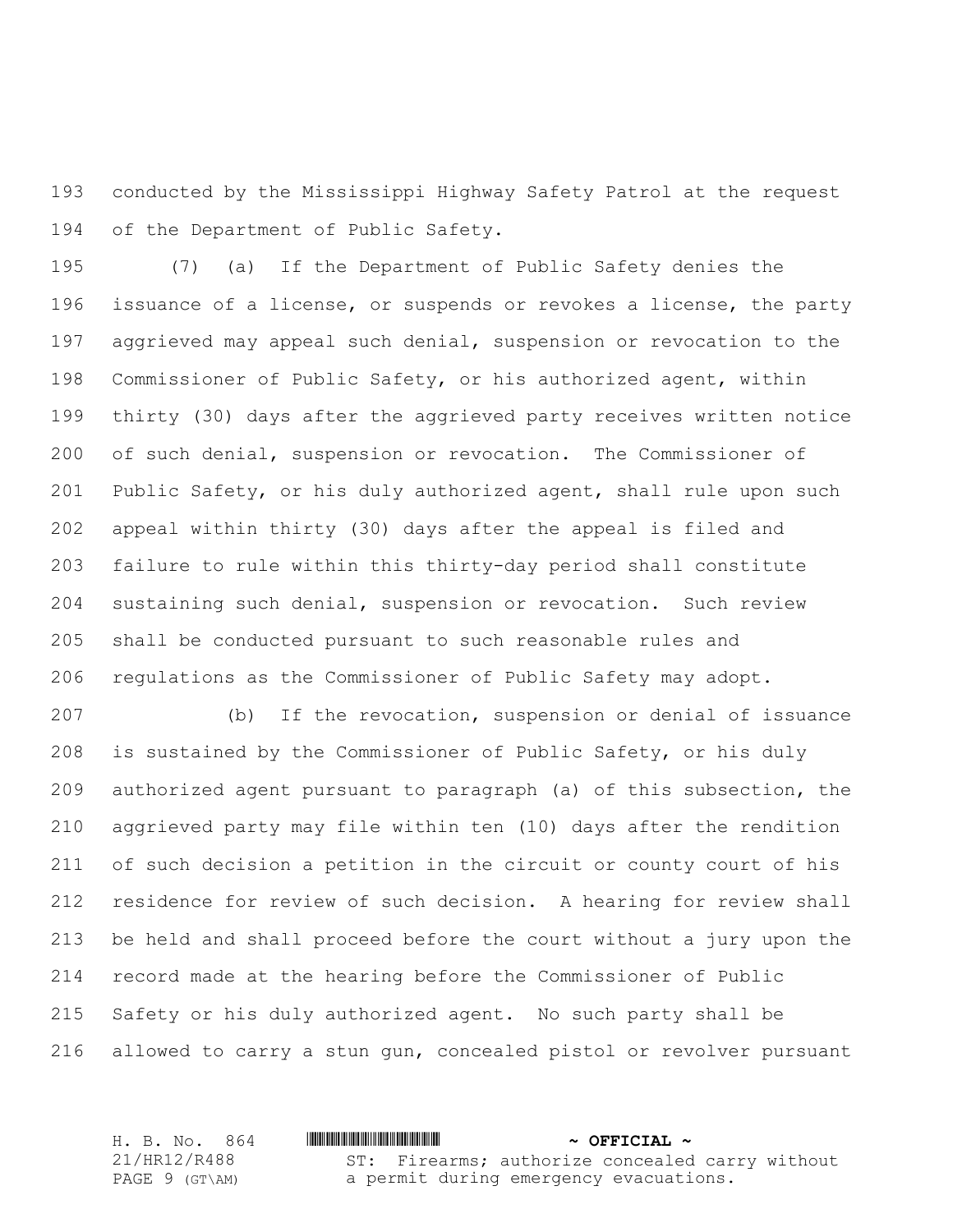to the provisions of this section while any such appeal is pending.

 (8) The Department of Public Safety shall maintain an automated listing of license holders and such information shall be available online, upon request, at all times, to all law enforcement agencies through the Mississippi Crime Information Center. However, the records of the department relating to applications for licenses to carry stun guns, concealed pistols or revolvers and records relating to license holders shall be exempt from the provisions of the Mississippi Public Records Act of 1983, and shall be released only upon order of a court having proper jurisdiction over a petition for release of the record or records.

 (9) Within thirty (30) days after the changing of a permanent address, or within thirty (30) days after having a license lost or destroyed, the licensee shall notify the Department of Public Safety in writing of such change or loss. Failure to notify the Department of Public Safety pursuant to the provisions of this subsection shall constitute a noncriminal violation with a penalty of Twenty-five Dollars (\$25.00) and shall be enforceable by a summons.

 (10) In the event that a stun gun, concealed pistol or revolver license is lost or destroyed, the person to whom the license was issued shall comply with the provisions of subsection (9) of this section and may obtain a duplicate, or substitute thereof, upon payment of Fifteen Dollars (\$15.00) to the

| H. B. No. 864      | $\sim$ OFFICIAL $\sim$                          |
|--------------------|-------------------------------------------------|
| 21/HR12/R488       | ST: Firearms; authorize concealed carry without |
| PAGE 10 $(GT\A M)$ | a permit during emergency evacuations.          |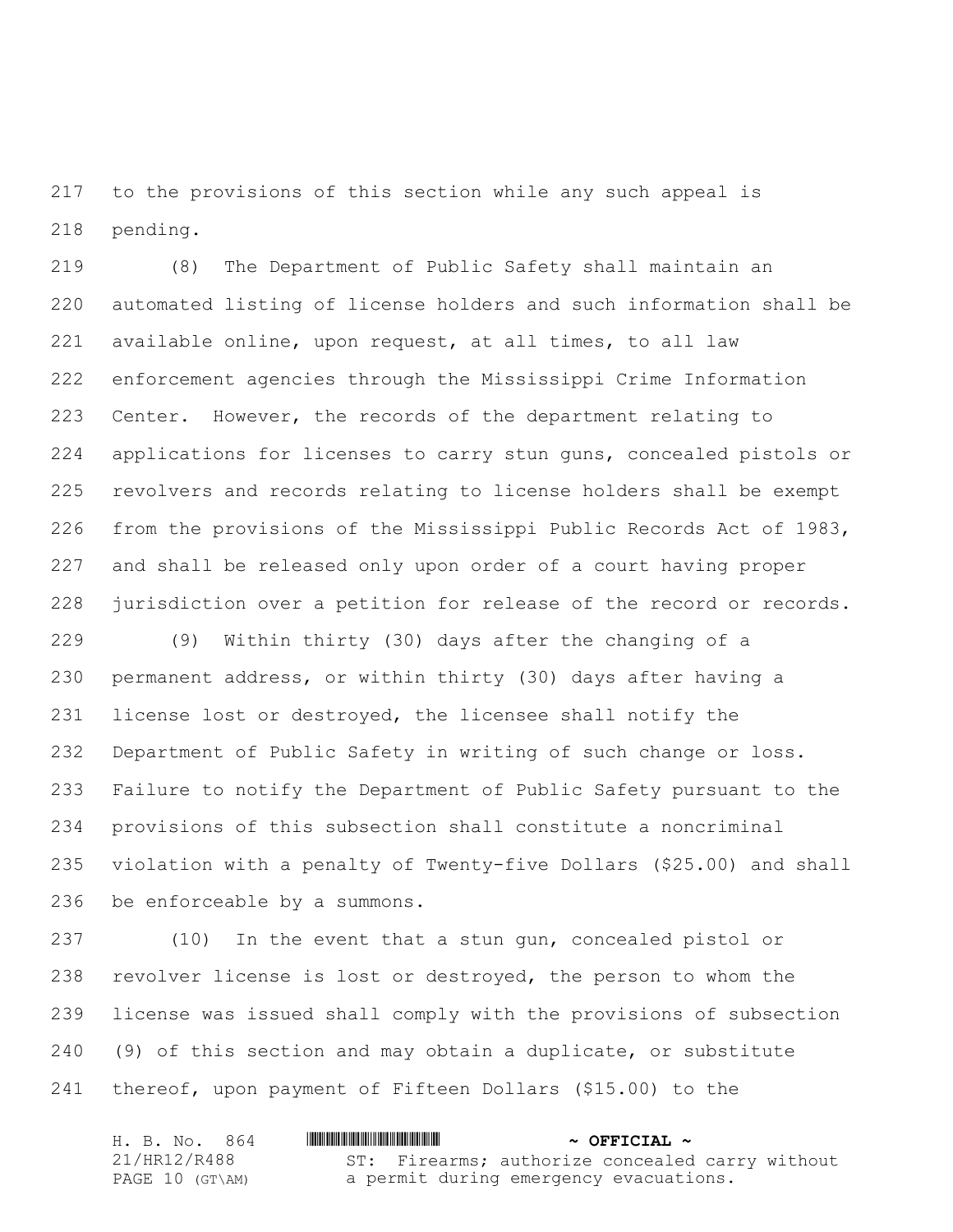Department of Public Safety, and furnishing a notarized statement to the department that such license has been lost or destroyed.

 (11) A license issued under this section shall be revoked if the licensee becomes ineligible under the criteria set forth in subsection (2) of this section.

 (12) (a) No less than ninety (90) days prior to the expiration date of the license, the Department of Public Safety shall mail to each licensee a written notice of the expiration and a renewal form prescribed by the department. The licensee must renew his license on or before the expiration date by filing with the department the renewal form, a notarized affidavit stating that the licensee remains qualified pursuant to the criteria specified in subsections (2) and (3) of this section, and a full set of fingerprints administered by the Department of Public Safety or the sheriff of the county of residence of the licensee. The first renewal may be processed by mail and the subsequent renewal must be made in person. Thereafter every other renewal may be processed by mail to assure that the applicant must appear in person every ten (10) years for the purpose of obtaining a new photograph.

 (i) Except as provided in this subsection, a renewal fee of Forty Dollars (\$40.00) shall also be submitted along with costs for processing the fingerprints;

H. B. No. 864 \*HR12/R488\* **~ OFFICIAL ~** 21/HR12/R488 PAGE 11 (GT\AM) ST: Firearms; authorize concealed carry without a permit during emergency evacuations.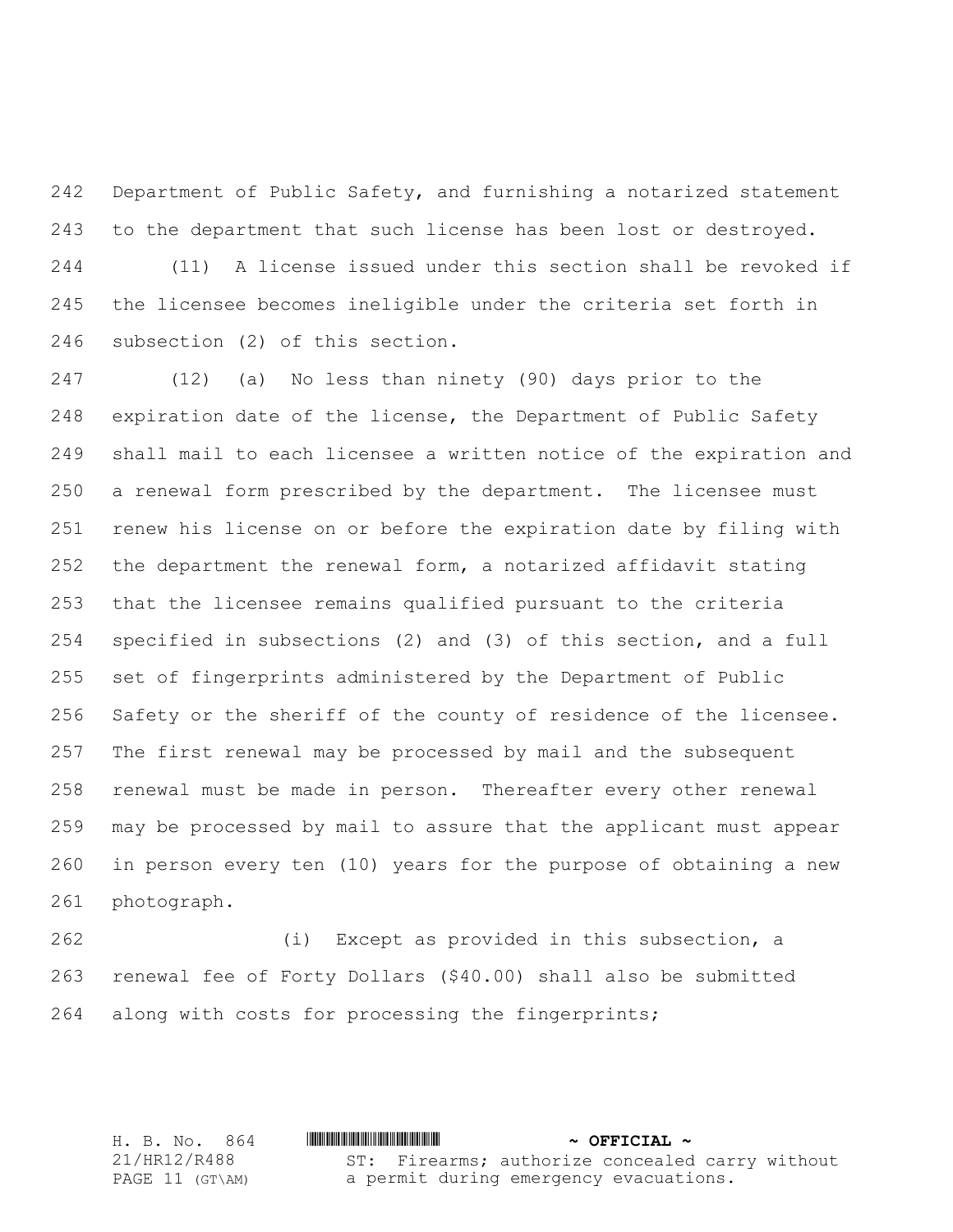(ii) Honorably retired law enforcement officers, disabled veterans and active duty members of the Armed Forces of the United States shall be exempt from the renewal fee; and

 (iii) The renewal fee for a Mississippi resident aged sixty-five (65) years of age or older shall be Twenty Dollars (\$20.00).

 (b) The Department of Public Safety shall forward the full set of fingerprints of the applicant to the appropriate agencies for state and federal processing. The license shall be renewed upon receipt of the completed renewal application and appropriate payment of fees.

 (c) A licensee who fails to file a renewal application on or before its expiration date must renew his license by paying a late fee of Fifteen Dollars (\$15.00). No license shall be renewed six (6) months or more after its expiration date, and such license shall be deemed to be permanently expired. A person whose license has been permanently expired may reapply for licensure; however, an application for licensure and fees pursuant to subsection (5) of this section must be submitted, and a background investigation shall be conducted pursuant to the provisions of this section.

 (13) No license issued pursuant to this section shall authorize any person to carry a stun gun, concealed pistol or revolver into any place of nuisance as defined in Section 95-3-1, Mississippi Code of 1972; any police, sheriff or highway patrol

| H. B. No. 864   | $\sim$ OFFICIAL $\sim$                          |
|-----------------|-------------------------------------------------|
| 21/HR12/R488    | ST: Firearms; authorize concealed carry without |
| PAGE 12 (GT\AM) | a permit during emergency evacuations.          |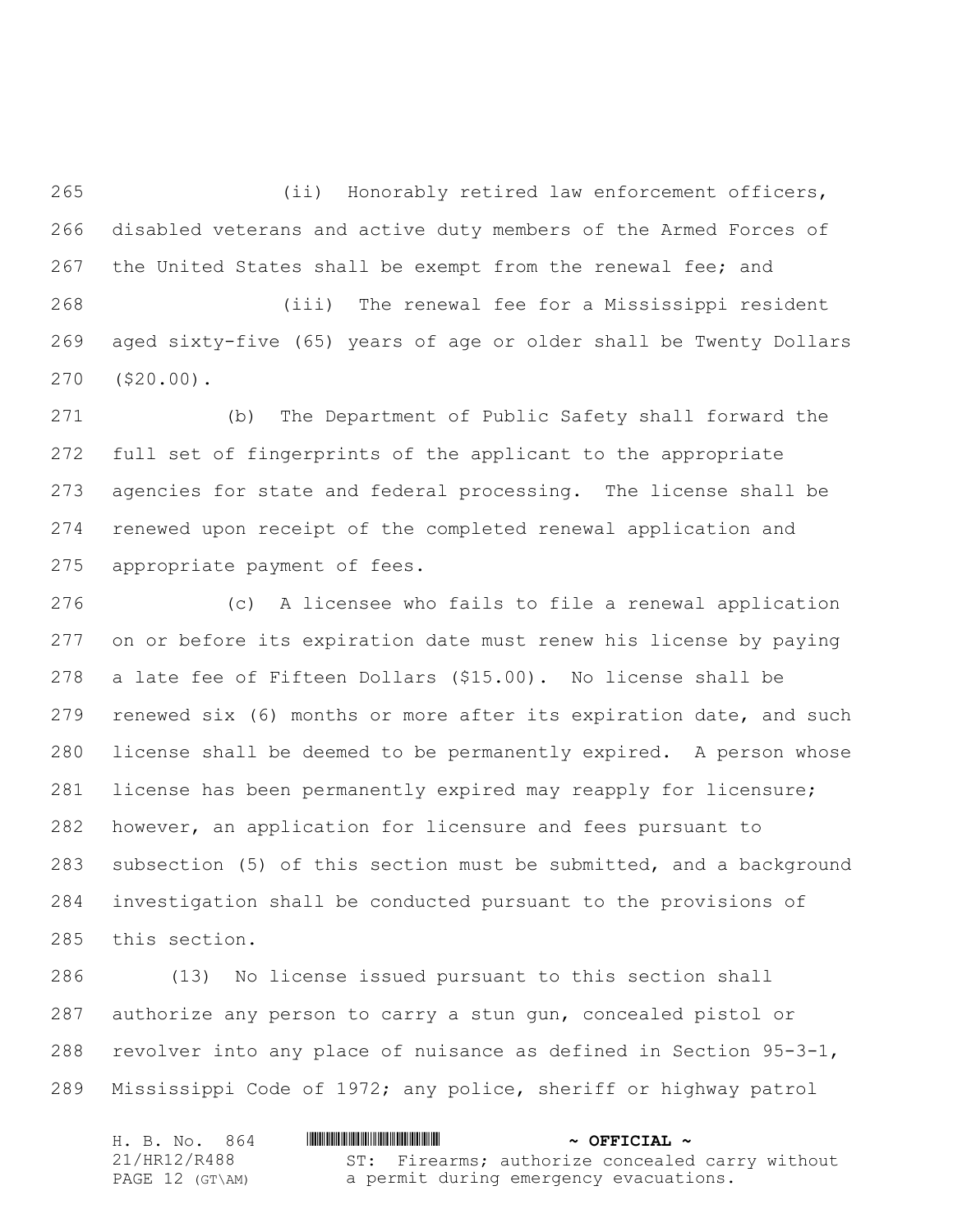290 station; any detention facility, prison or jail; any courthouse; any courtroom, except that nothing in this section shall preclude a judge from carrying a concealed weapon or determining who will carry a concealed weapon in his courtroom; any polling place; any 294 meeting place of the governing body of any governmental entity; any meeting of the Legislature or a committee thereof; any school, college or professional athletic event not related to firearms; any portion of an establishment, licensed to dispense alcoholic beverages for consumption on the premises, that is primarily devoted to dispensing alcoholic beverages; any portion of an establishment in which beer, light spirit product or light wine is consumed on the premises, that is primarily devoted to such purpose; any elementary or secondary school facility; any junior college, community college, college or university facility unless for the purpose of participating in any authorized firearms-related activity; inside the passenger terminal of any airport, except that no person shall be prohibited from carrying any legal firearm into the terminal if the firearm is encased for shipment, for purposes of checking such firearm as baggage to be lawfully transported on any aircraft; any church or other place of worship, except as provided in Section 45-9-171; or any place where the carrying of firearms is prohibited by federal law. In addition to the places enumerated in this subsection, the carrying of a stun gun, concealed pistol or revolver may be disallowed in any place in the discretion of the person or entity exercising

| H. B. No. 864   | $\sim$ OFFICIAL $\sim$                          |
|-----------------|-------------------------------------------------|
| 21/HR12/R488    | ST: Firearms; authorize concealed carry without |
| PAGE 13 (GT\AM) | a permit during emergency evacuations.          |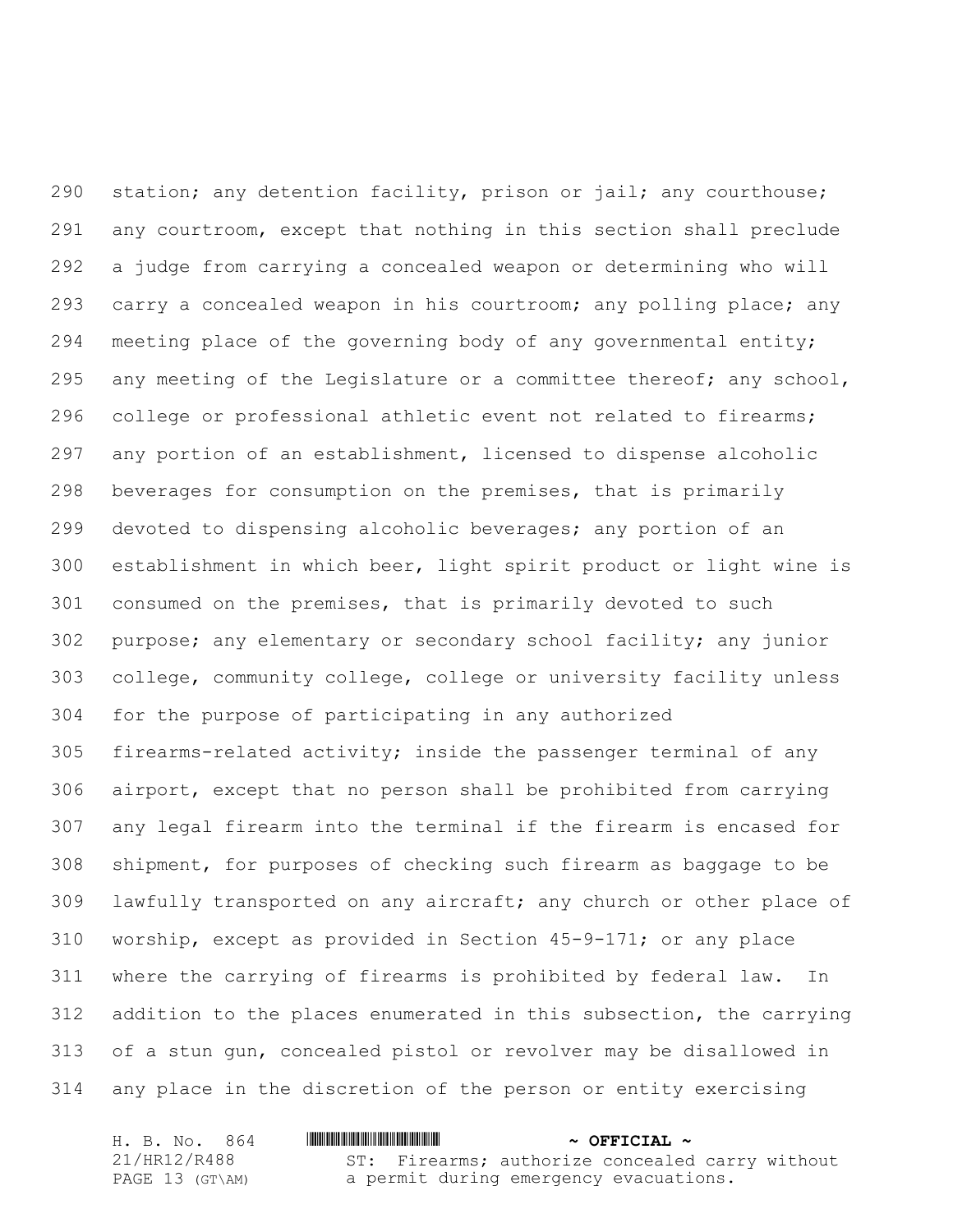control over the physical location of such place by the placing of a written notice clearly readable at a distance of not less than ten (10) feet that the "carrying of a pistol or revolver is prohibited." No license issued pursuant to this section shall authorize the participants in a parade or demonstration for which a permit is required to carry a stun gun, concealed pistol or revolver.

 (14) A law enforcement officer as defined in Section 45-6-3, chiefs of police, sheriffs and persons licensed as professional bondsmen pursuant to Chapter 39, Title 83, Mississippi Code of 1972, shall be exempt from the licensing requirements of this section. The licensing requirements of this section do not apply to the carrying by any person of a stun gun, pistol or revolver, knife, or other deadly weapon that is not concealed as defined in Section 97-37-1.

 (15) Any person who knowingly submits a false answer to any question on an application for a license issued pursuant to this section, or who knowingly submits a false document when applying for a license issued pursuant to this section, shall, upon conviction, be guilty of a misdemeanor and shall be punished as provided in Section 99-19-31, Mississippi Code of 1972.

 (16) All fees collected by the Department of Public Safety pursuant to this section shall be deposited into a special fund hereby created in the State Treasury and shall be used for implementation and administration of this section. After the

| H. B. No. 864   | $\sim$ OFFICIAL $\sim$                          |
|-----------------|-------------------------------------------------|
| 21/HR12/R488    | ST: Firearms; authorize concealed carry without |
| PAGE 14 (GT\AM) | a permit during emergency evacuations.          |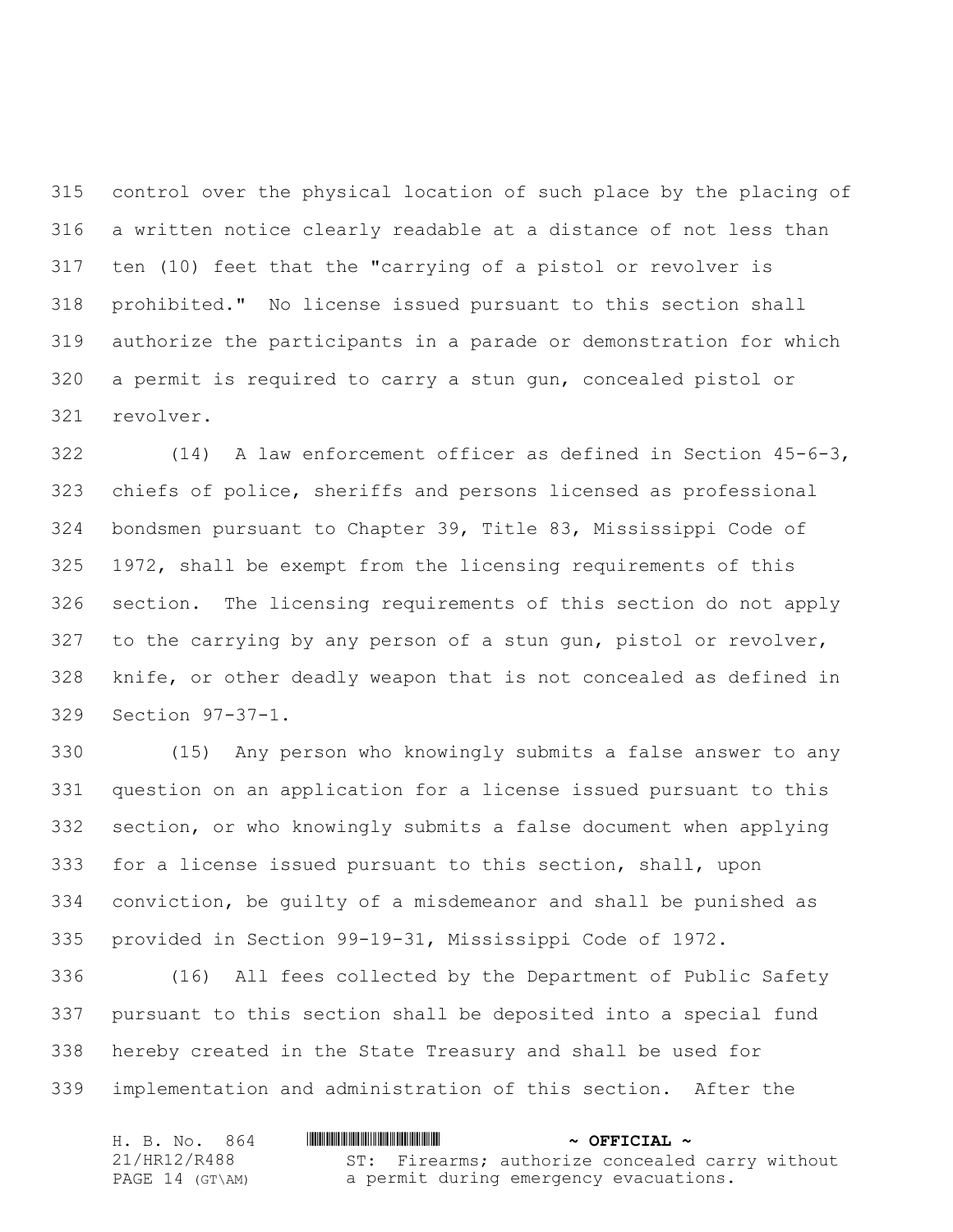close of each fiscal year, the balance in this fund shall be certified to the Legislature and then may be used by the Department of Public Safety as directed by the Legislature.

 (17) All funds received by a sheriff or police chief pursuant to the provisions of this section shall be deposited into the general fund of the county or municipality, as appropriate, and shall be budgeted to the sheriff's office or police department as appropriate.

 (18) Nothing in this section shall be construed to require or allow the registration, documentation or providing of serial numbers with regard to any stun gun or firearm.

 (19) Any person holding a valid unrevoked and unexpired license to carry stun guns, concealed pistols or revolvers issued in another state shall have such license recognized by this state to carry stun guns, concealed pistols or revolvers. The Department of Public Safety is authorized to enter into a reciprocal agreement with another state if that state requires a written agreement in order to recognize licenses to carry stun guns, concealed pistols or revolvers issued by this state.

 (20) The provisions of this section shall be under the supervision of the Commissioner of Public Safety. The commissioner is authorized to promulgate reasonable rules and regulations to carry out the provisions of this section.

 (21) For the purposes of this section, the term "stun gun" means a portable device or weapon from which an electric current,

| H. B. No. 864   | <u> I III III III III III III III II III II III II III II III II III III III III III III III III III III III III</u> | $\sim$ OFFICIAL $\sim$                          |
|-----------------|----------------------------------------------------------------------------------------------------------------------|-------------------------------------------------|
| 21/HR12/R488    |                                                                                                                      | ST: Firearms; authorize concealed carry without |
| PAGE 15 (GT\AM) |                                                                                                                      | a permit during emergency evacuations.          |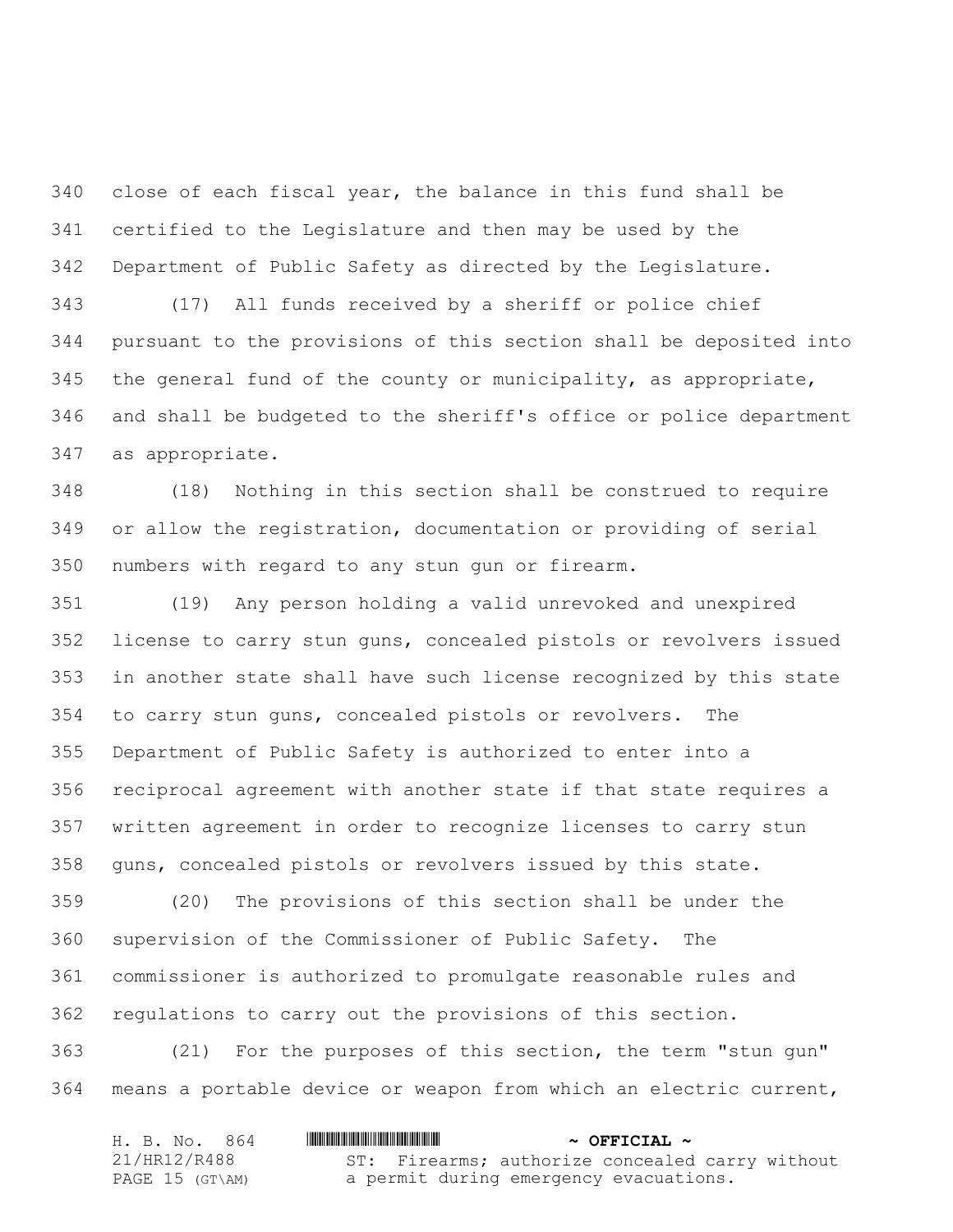impulse, wave or beam may be directed, which current, impulse, wave or beam is designed to incapacitate temporarily, injure, momentarily stun, knock out, cause mental disorientation or paralyze.

 (22) (a) From and after January 1, 2016, the Commissioner of Public Safety shall promulgate rules and regulations which provide that licenses authorized by this section for honorably retired law enforcement officers and honorably retired correctional officers from the Mississippi Department of Corrections shall (i) include the words "retired law enforcement officer" on the front of the license, and (ii) that the license itself have a red background to distinguish it from other licenses issued under this section.

 (b) An honorably retired law enforcement officer and honorably retired correctional officer shall provide the following information to receive the license described in this section: (i) a letter, with the official letterhead of the agency or department from which such officer is retiring, which explains that such officer is honorably retired, and (ii) a letter with the official letterhead of the agency or department, which explains that such officer has completed a certified law enforcement training academy.

 (23) A disabled veteran who seeks to qualify for an exemption under this section shall be required to provide a veterans health services identification card issued by the United

| H. B. No. 864   | $\sim$ OFFICIAL $\sim$                          |
|-----------------|-------------------------------------------------|
| 21/HR12/R488    | ST: Firearms; authorize concealed carry without |
| PAGE 16 (GT\AM) | a permit during emergency evacuations.          |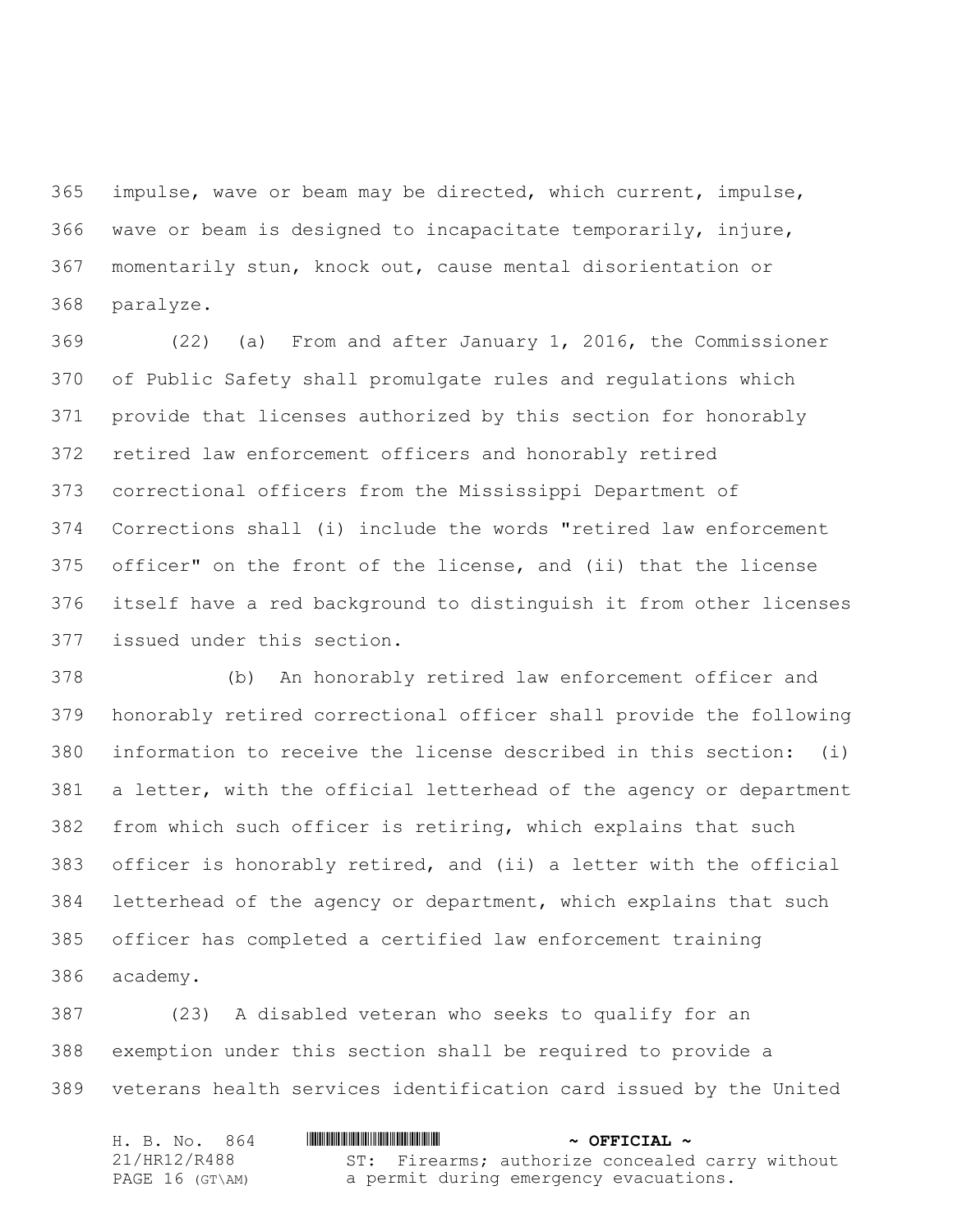States Department of Veterans Affairs indicating a

 service-connected disability, which shall be sufficient proof of such service-connected disability.

 (24) A license under this section is not required for a loaded or unloaded pistol or revolver to be carried upon the person in a sheath, belt holster or shoulder holster or in a purse, handbag, satchel, other similar bag or briefcase or fully enclosed case if the person is not engaged in criminal activity other than a misdemeanor traffic offense, is not otherwise prohibited from possessing a pistol or revolver under state or federal law, and is not in a location prohibited under subsection (13) of this section.

 **SECTION 2.** Section 97-37-1, Mississippi Code of 1972, is amended as follows:

 97-37-1. (1) Except as otherwise provided in this section and Sections 97-37-7 and 45-9-101, any person who carries, concealed on or about one's person, any bowie knife, dirk knife, butcher knife, switchblade knife, metallic knuckles, blackjack, slingshot, pistol, revolver, or any rifle with a barrel of less than sixteen (16) inches in length, or any shotgun with a barrel of less than eighteen (18) inches in length, machine gun or any fully automatic firearm or deadly weapon, or any muffler or silencer for any firearm, whether or not it is accompanied by a 413 firearm, or uses or attempts to use against another person any imitation firearm, shall, upon conviction, be punished as follows:

| H. B. No. 864   | $\sim$ OFFICIAL $\sim$                          |
|-----------------|-------------------------------------------------|
| 21/HR12/R488    | ST: Firearms; authorize concealed carry without |
| PAGE 17 (GT\AM) | a permit during emergency evacuations.          |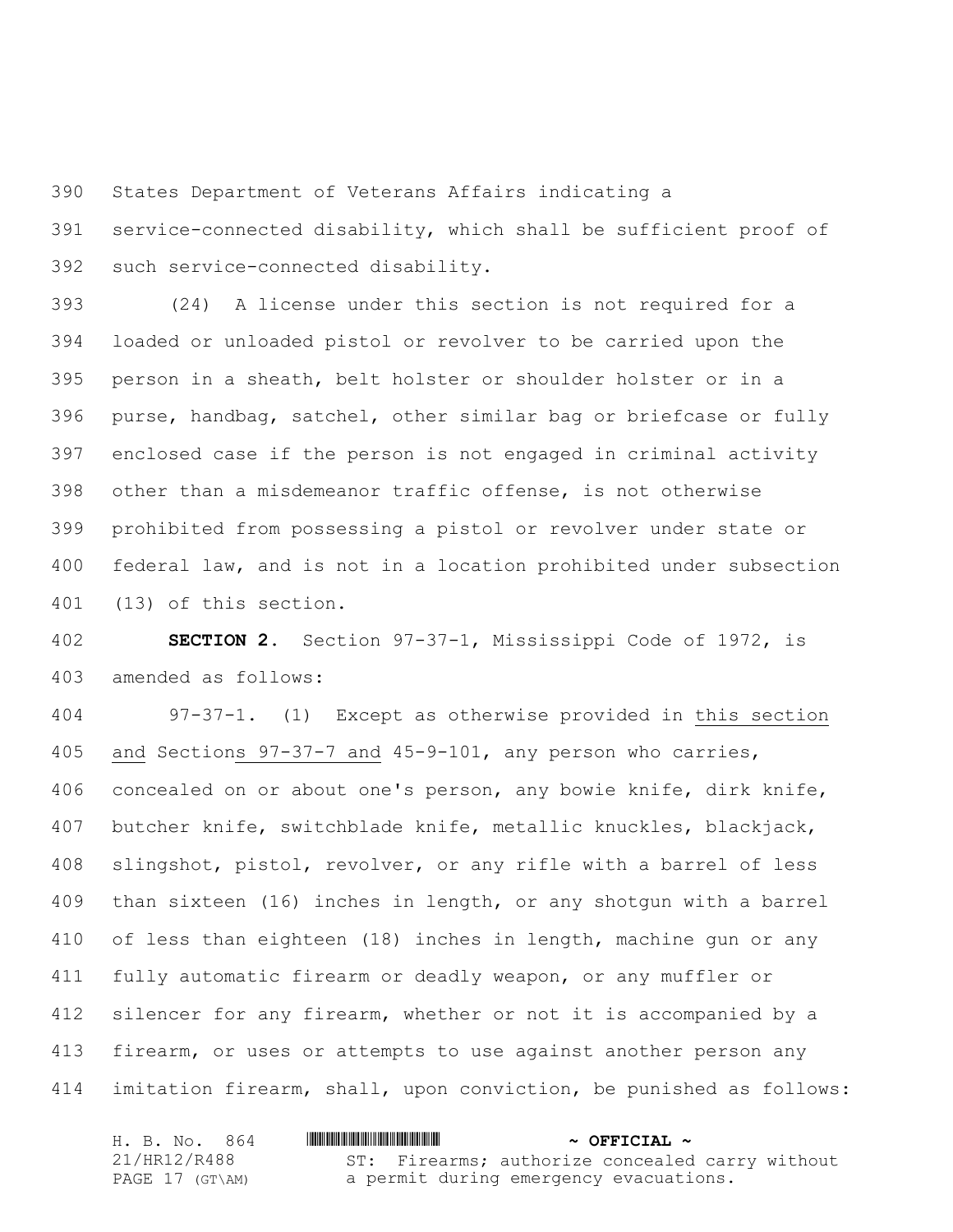(a) By a fine of not less than One Hundred Dollars (\$100.00) nor more than Five Hundred Dollars (\$500.00), or by imprisonment in the county jail for not more than six (6) months, or both, in the discretion of the court, for the first conviction under this section.

 (b) By a fine of not less than One Hundred Dollars (\$100.00) nor more than Five Hundred Dollars (\$500.00), and imprisonment in the county jail for not less than thirty (30) days nor more than six (6) months, for the second conviction under this section.

 (c) By confinement in the custody of the Department of Corrections for not less than one (1) year nor more than five (5) 427 years, for the third or subsequent conviction under this section.

 (d) By confinement in the custody of the Department of Corrections for not less than one (1) year nor more than ten (10) years for any person previously convicted of any felony who is convicted under this section.

 (2) It shall not be a violation of this section for any person over the age of eighteen (18) years to carry a firearm or deadly weapon concealed within the confines of his own home or his place of business, or any real property associated with his home or business or within any motor vehicle.

 (3) It shall not be a violation of this section for any person to carry a firearm or deadly weapon concealed if the possessor of the weapon is then engaged in a legitimate

| H. B. No. 864   | $\sim$ OFFICIAL $\sim$                          |
|-----------------|-------------------------------------------------|
| 21/HR12/R488    | ST: Firearms; authorize concealed carry without |
| PAGE 18 (GT\AM) | a permit during emergency evacuations.          |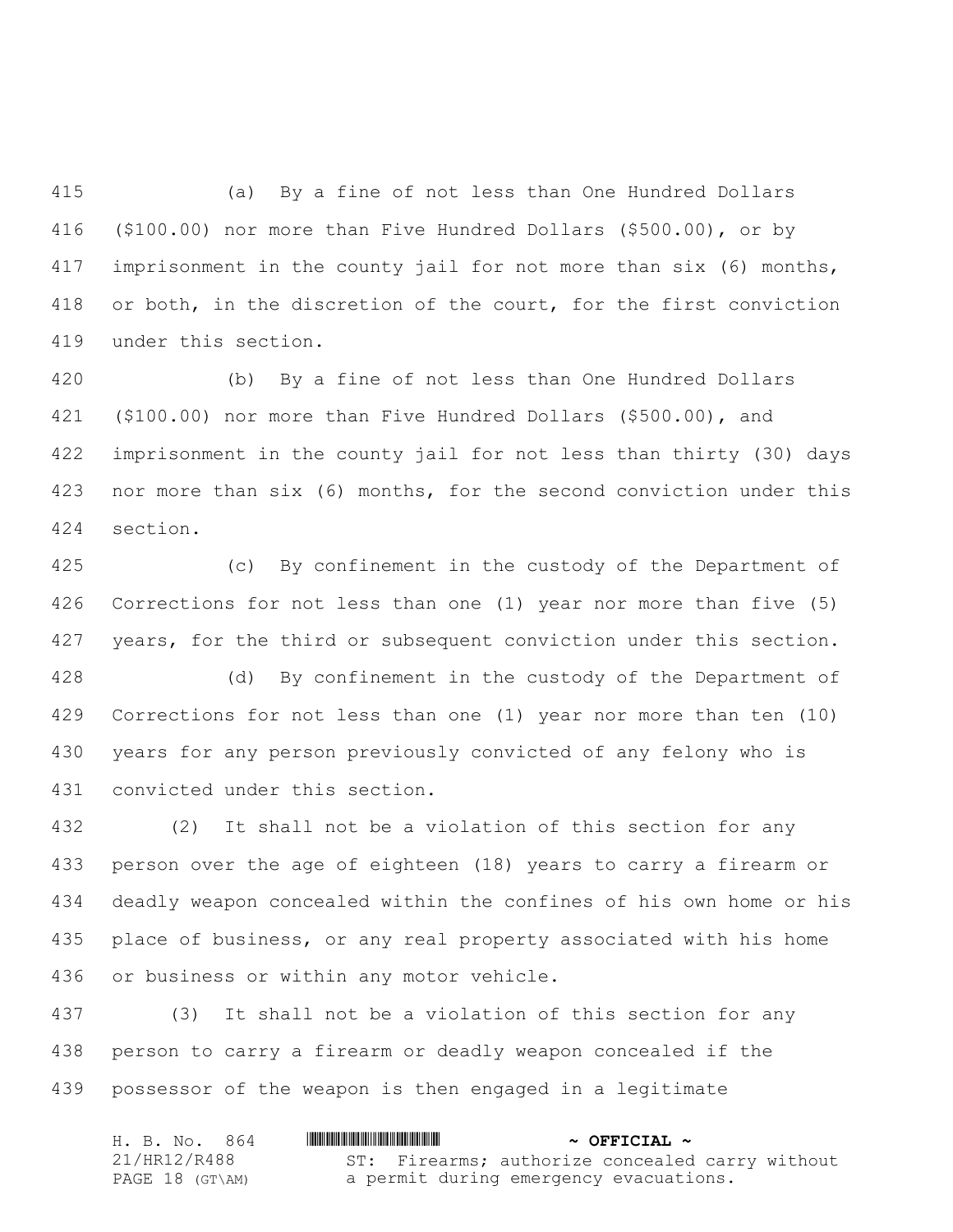weapon-related sports activity or is going to or returning from such activity. For purposes of this subsection, "legitimate weapon-related sports activity" means hunting, fishing, target shooting or any other legal activity which normally involves the use of a firearm or other weapon.

 (4) For the purposes of this section, "concealed" means hidden or obscured from common observation and shall not include any weapon listed in subsection (1) of this section, including, but not limited to, a loaded or unloaded pistol carried upon the person in a sheath, belt holster or shoulder holster that is wholly or partially visible, or carried upon the person in a scabbard or case for carrying the weapon that is wholly or partially visible.

 **SECTION 3.** Section 97-37-7, Mississippi Code of 1972, is amended as follows:

 97-37-7. (1) (a) It shall not be a violation of Section 97-37-1 or 45-9-101 or any other statute for pistols, firearms or other suitable and appropriate weapons to be carried by duly constituted bank guards, company guards, watchmen, railroad special agents or duly authorized representatives who are not sworn law enforcement officers, agents or employees of a patrol service, guard service, or a company engaged in the business of transporting money, securities or other valuables, while actually engaged in the performance of their duties as such, provided that such persons have made a written application and paid a

| H. B. No. 864   | $\sim$ OFFICIAL $\sim$                          |
|-----------------|-------------------------------------------------|
| 21/HR12/R488    | ST: Firearms; authorize concealed carry without |
| PAGE 19 (GT\AM) | a permit during emergency evacuations.          |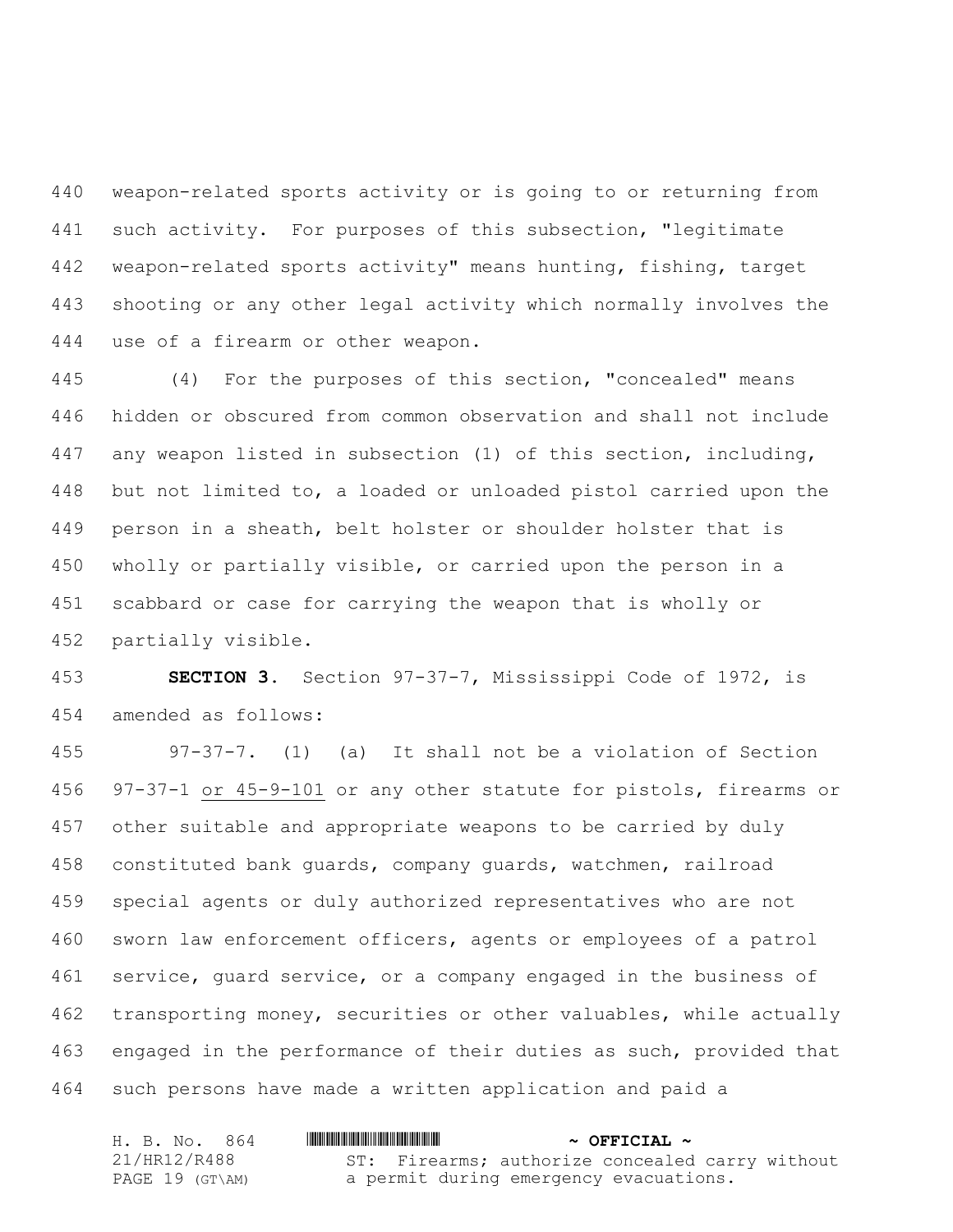nonrefundable permit fee of One Hundred Dollars (\$100.00) to the Department of Public Safety.

 (b) No permit shall be issued to any person who has ever been convicted of a felony under the laws of this or any other state or of the United States. To determine an applicant's 470 eligibility for a permit, the person shall be fingerprinted. If no disqualifying record is identified at the state level, the fingerprints shall be forwarded by the Department of Public Safety to the Federal Bureau of Investigation for a national criminal history record check. The department shall charge a fee which includes the amounts required by the Federal Bureau of Investigation and the department for the national and state criminal history record checks and any necessary costs incurred by the department for the handling and administration of the criminal history background checks. In the event a legible set of fingerprints, as determined by the Department of Public Safety and the Federal Bureau of Investigation, cannot be obtained after a minimum of three (3) attempts, the Department of Public Safety shall determine eligibility based upon a name check by the Mississippi Highway Safety Patrol and a Federal Bureau of Investigation name check conducted by the Mississippi Highway Safety Patrol at the request of the Department of Public Safety. (c) A person may obtain a duplicate of a lost or

 destroyed permit upon payment of a Fifteen Dollar (\$15.00) replacement fee to the Department of Public Safety, if he

| H. B. No. 864   | <u> I III III III III III III III II III II III II III II III II III III III III III III III III III III III III</u> | $\sim$ OFFICIAL $\sim$                          |
|-----------------|----------------------------------------------------------------------------------------------------------------------|-------------------------------------------------|
| 21/HR12/R488    |                                                                                                                      | ST: Firearms; authorize concealed carry without |
| PAGE 20 (GT\AM) |                                                                                                                      | a permit during emergency evacuations.          |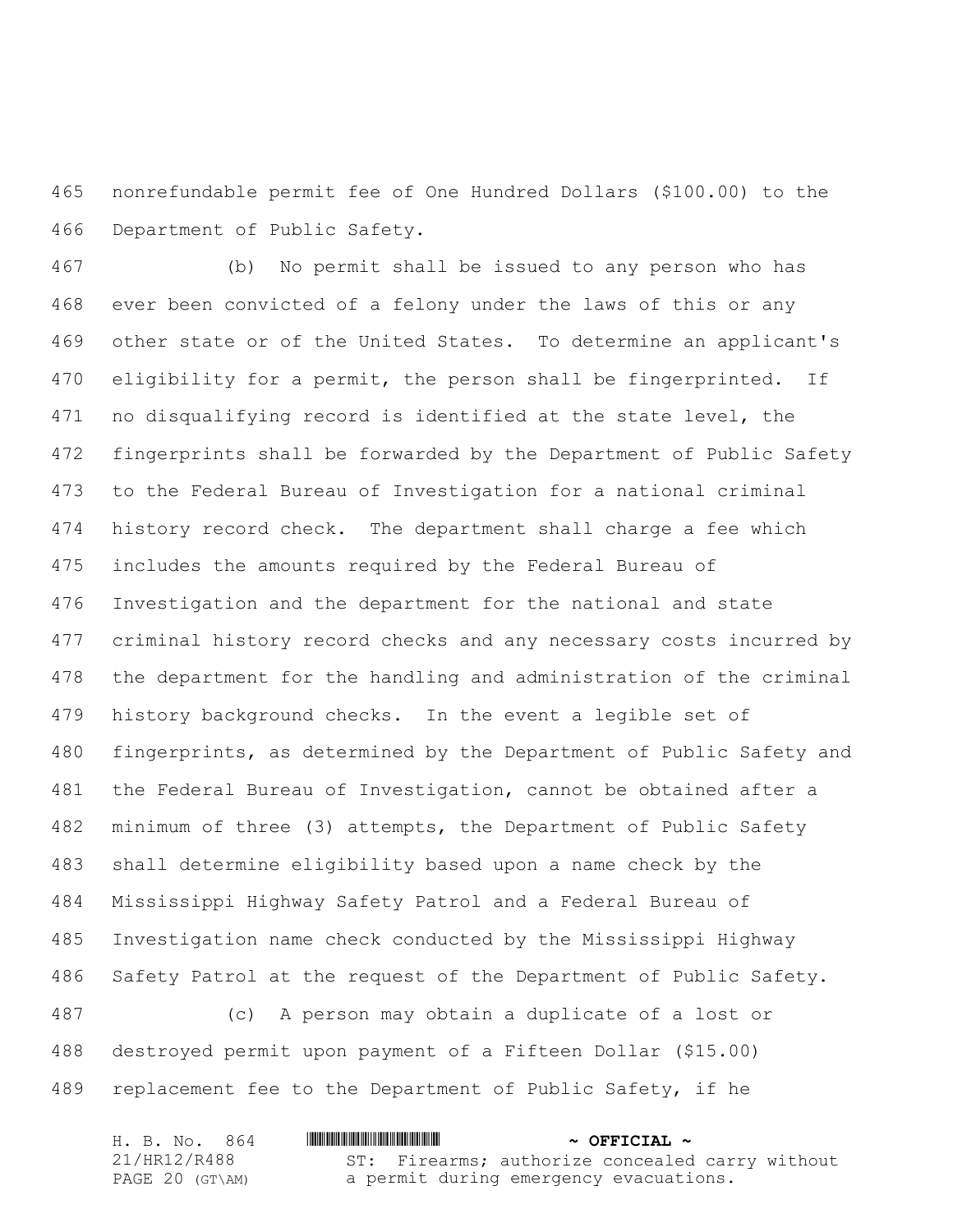furnishes a notarized statement to the department that the permit has been lost or destroyed.

 (d) (i) No less than ninety (90) days prior to the expiration date of a permit, the Department of Public Safety shall mail to the permit holder written notice of expiration together with the renewal form prescribed by the department. The permit holder shall renew the permit on or before the expiration date by filing with the department the renewal form, a notarized affidavit stating that the permit holder remains qualified, and the renewal fee of Fifty Dollars (\$50.00); honorably retired law enforcement officers shall be exempt from payment of the renewal fee. A permit holder who fails to file a renewal application on or before its expiration date shall pay a late fee of Fifteen Dollars (\$15.00).

 (ii) Renewal of the permit shall be required every four (4) years. The permit of a qualified renewal applicant shall be renewed upon receipt of the completed renewal application and appropriate payment of fees.

 (iii) A permit cannot be renewed six (6) months or more after its expiration date, and such permit shall be deemed to be permanently expired; the holder may reapply for an original permit as provided in this section.

 (2) It shall not be a violation of this or any other statute for pistols, firearms or other suitable and appropriate weapons to be carried by Department of Wildlife, Fisheries and Parks law

| H. B. No. 864   | $\sim$ OFFICIAL $\sim$                          |
|-----------------|-------------------------------------------------|
| 21/HR12/R488    | ST: Firearms; authorize concealed carry without |
| PAGE 21 (GT\AM) | a permit during emergency evacuations.          |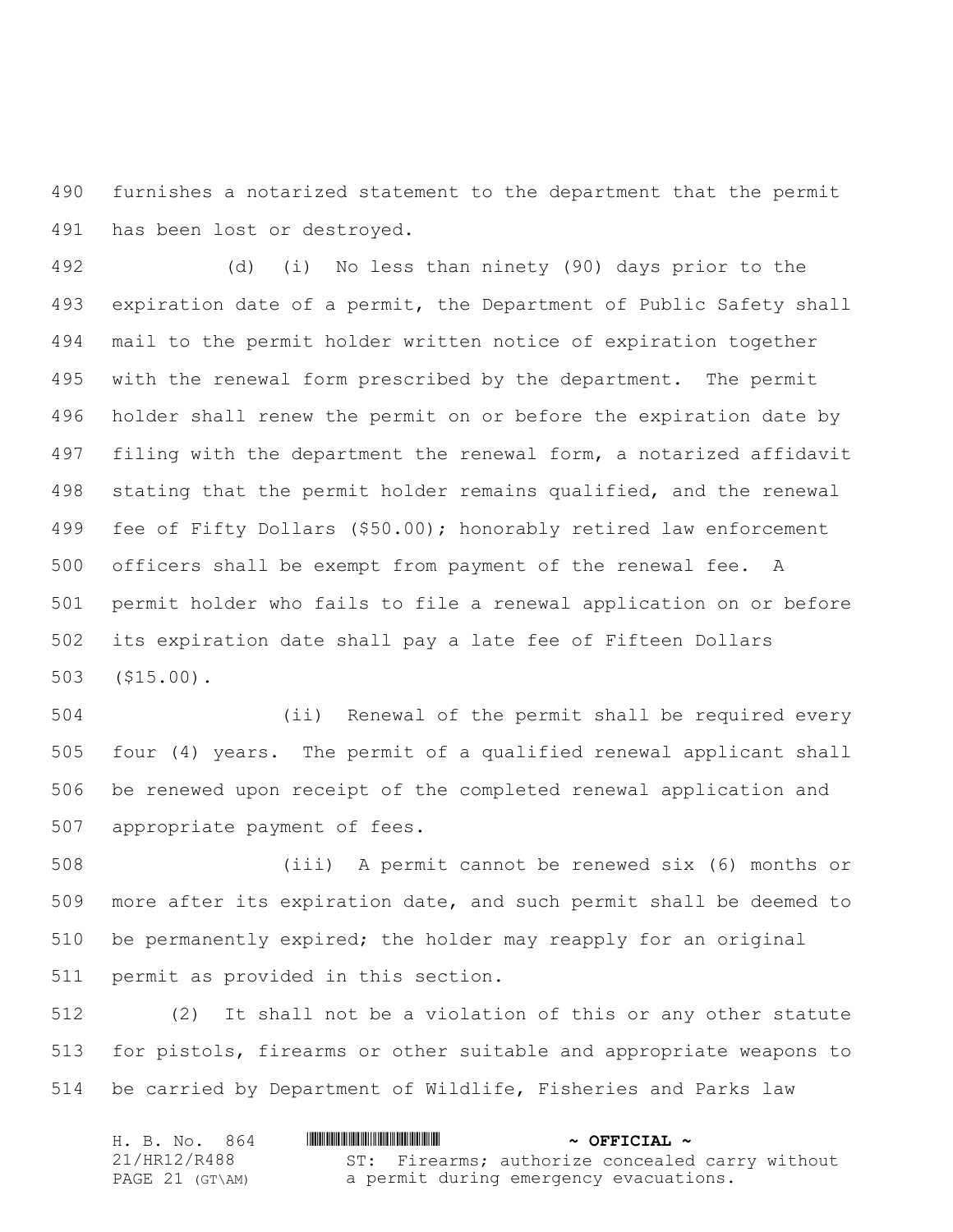enforcement officers, railroad special agents who are sworn law enforcement officers, investigators employed by the Attorney General, criminal investigators employed by the district attorneys, all prosecutors, public defenders, investigators or probation officers employed by the Department of Corrections, employees of the State Auditor who are authorized by the State Auditor to perform investigative functions, or any deputy fire marshal or investigator employed by the State Fire Marshal, while engaged in the performance of their duties as such, or by fraud investigators with the Department of Human Services, or by judges of the Mississippi Supreme Court, Court of Appeals, circuit, chancery, county, justice and municipal courts, or by coroners. Before any person shall be authorized under this subsection to carry a weapon, he shall complete a weapons training course approved by the Board of Law Enforcement Officer Standards and Training. Before any criminal investigator employed by a district attorney shall be authorized under this section to carry a pistol, firearm or other weapon, he shall have complied with Section 45-6-11 or any training program required for employment as an agent of the Federal Bureau of Investigation. A law enforcement officer, as defined in Section 45-6-3, shall be authorized to carry weapons in courthouses in performance of his official duties. A person licensed under Section 45-9-101 to carry a concealed pistol, who (a) has voluntarily completed an instructional course in the safe handling and use of firearms

| H. B. No. 864   | $\sim$ OFFICIAL $\sim$                          |
|-----------------|-------------------------------------------------|
| 21/HR12/R488    | ST: Firearms; authorize concealed carry without |
| PAGE 22 (GT\AM) | a permit during emergency evacuations.          |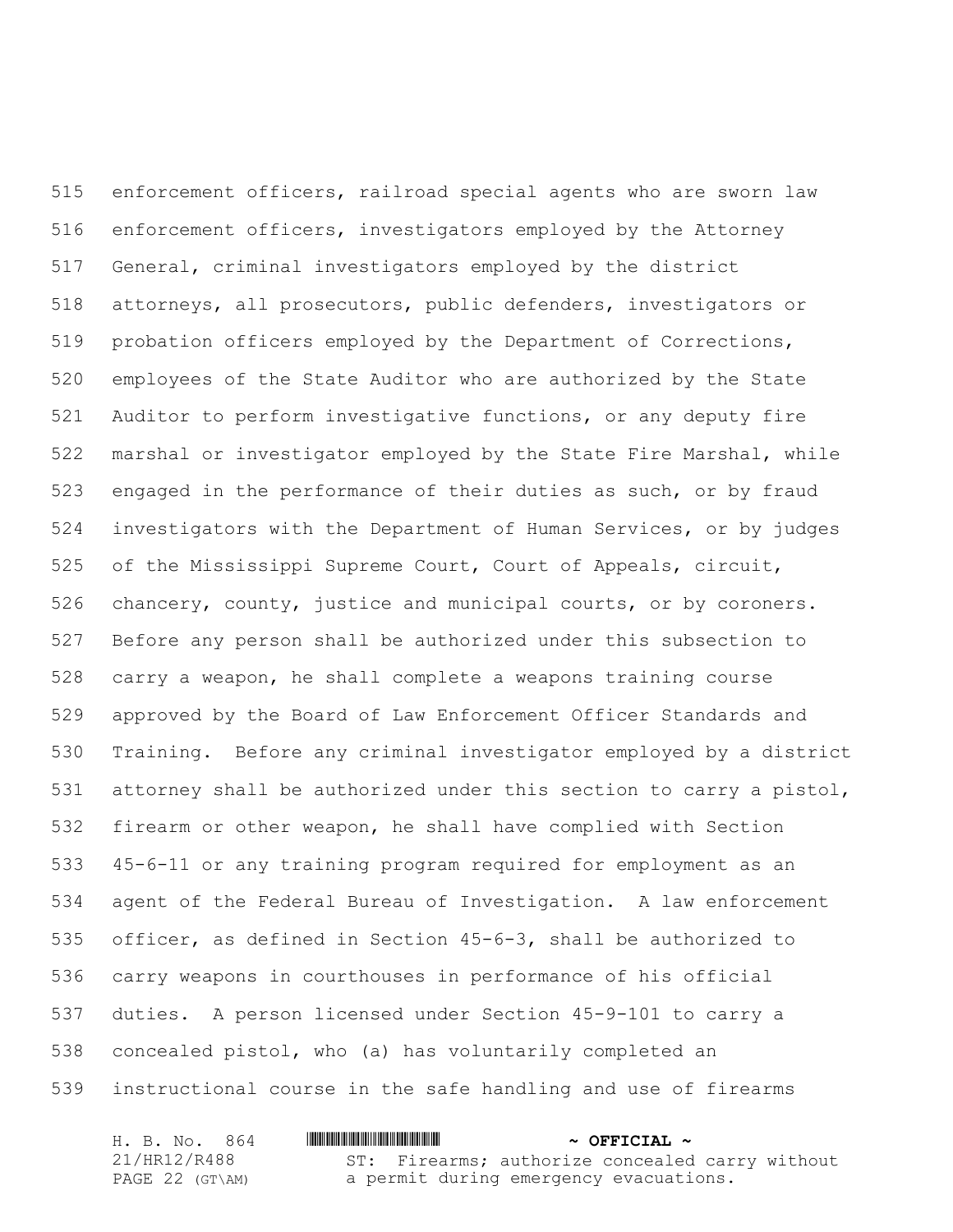offered by an instructor certified by a nationally recognized organization that customarily offers firearms training, or by any other organization approved by the Department of Public Safety, (b) is a member or veteran of any active or reserve component branch of the United States of America Armed Forces having completed law enforcement or combat training with pistols or other handguns as recognized by such branch after submitting an affidavit attesting to have read, understand and agree to comply with all provisions of the enhanced carry law, or (c) is an honorably retired law enforcement officer or honorably retired member or veteran of any active or reserve component branch of the United States of America Armed Forces having completed law enforcement or combat training with pistols or other handguns, after submitting an affidavit attesting to have read, understand and agree to comply with all provisions of Mississippi enhanced carry law shall also be authorized to carry weapons in courthouses except in courtrooms during a judicial proceeding, and any location listed in subsection (13) of Section 45-9-101, except any place of nuisance as defined in Section 95-3-1, any police, sheriff or highway patrol station or any detention facility, prison or jail. For the purposes of this subsection (2), component branch of the United States Armed Forces includes the Army, Navy, Air Force, Coast Guard or Marine Corps, or the Army National Guard, the Army National Guard of the United States, the Air National Guard or the Air National Guard of the United States,

| H. B. No. 864   | $\sim$ OFFICIAL $\sim$                          |
|-----------------|-------------------------------------------------|
| 21/HR12/R488    | ST: Firearms; authorize concealed carry without |
| PAGE 23 (GT\AM) | a permit during emergency evacuations.          |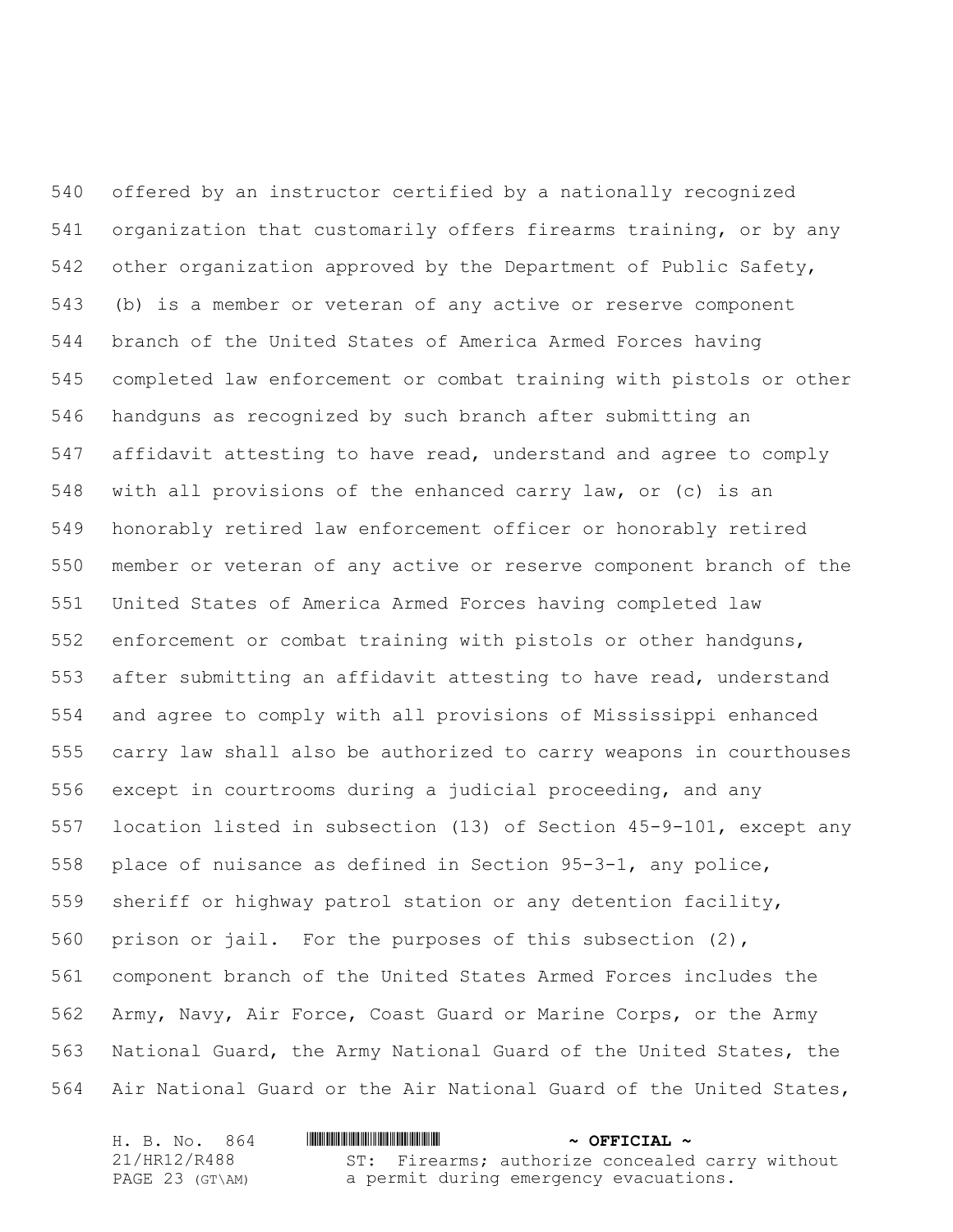as those terms are defined in Section 101, Title 10, United States Code, and any other reserve component of the United States Armed Forces enumerated in Section 10101, Title 10, United States Code. The department shall promulgate rules and regulations allowing concealed pistol permit holders to obtain an endorsement on their permit indicating that they have completed the aforementioned course and have the authority to carry in these locations. This section shall in no way interfere with the right of a trial judge to restrict the carrying of firearms in the courtroom.

 For purposes of this subsection (2), the following words shall have the meanings described herein, unless the context otherwise requires:

 (i) "Courthouse" means any building in which a circuit court, chancery court, youth court, municipal court, justice court or any appellate court is located, or any building in which a court of law is regularly held.

 (ii) "Courtroom" means the actual room in which a judicial proceeding occurs, including any jury room, witness room, judge's chamber, office housing the judge's staff, or similar room. "Courtroom" shall not mean hallways, courtroom entrances, courthouse grounds, lobbies, corridors, or other areas within a courthouse which are generally open to the public for the transaction of business outside of an active judicial proceeding, the grassed areas, cultivated flower beds, sidewalks, parking

H. B. No. 864 \*HR12/R488\* **~ OFFICIAL ~** 21/HR12/R488 PAGE 24 (GT\AM) ST: Firearms; authorize concealed carry without a permit during emergency evacuations.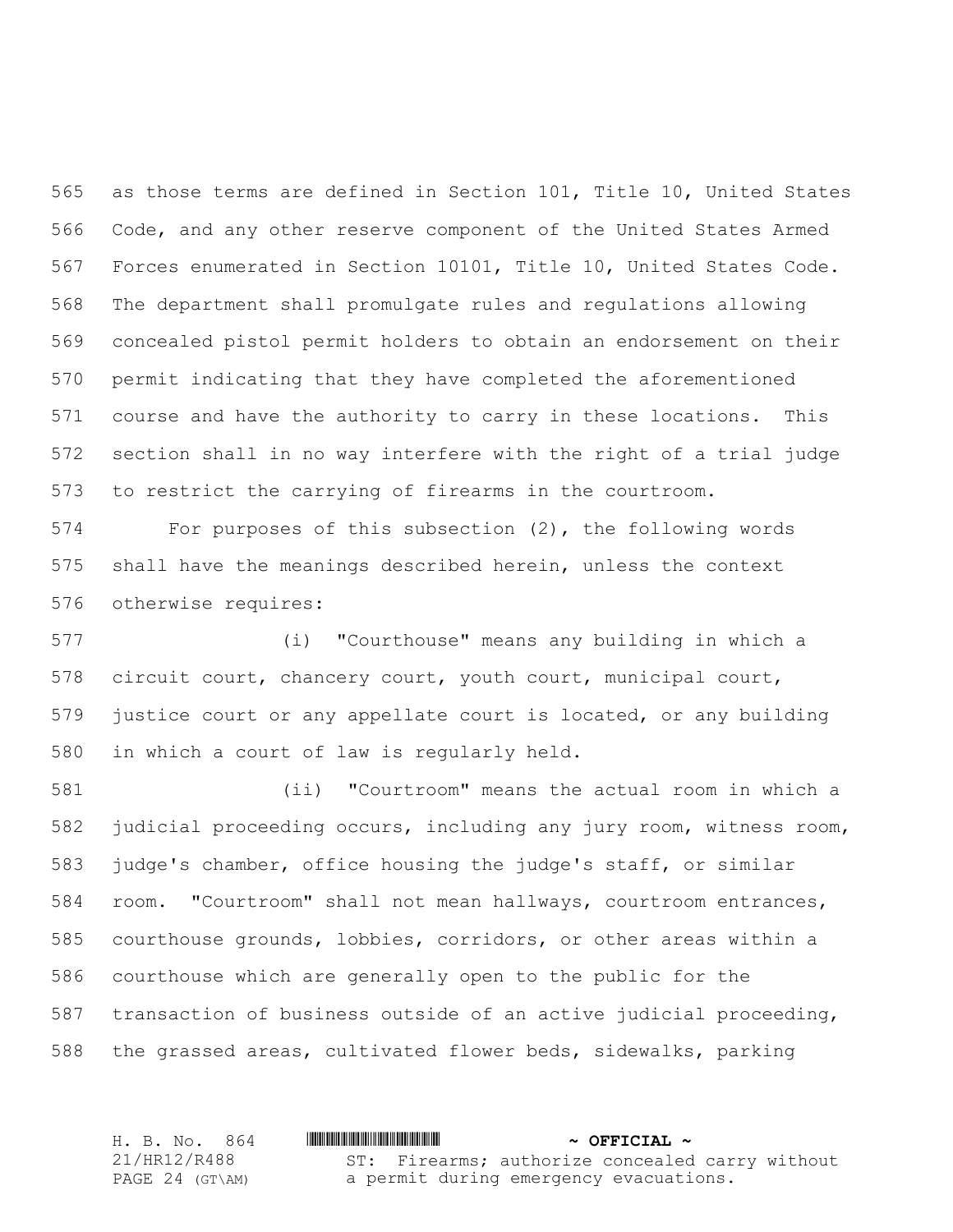lots, or other areas contained within the boundaries of the public land upon which the courthouse is located.

 (3) It shall not be a violation of this or any other statute for pistols, firearms or other suitable and appropriate weapons, to be carried by any out-of-state, full-time commissioned law enforcement officer who holds a valid commission card from the appropriate out-of-state law enforcement agency and a photo identification. The provisions of this subsection shall only apply if the state where the out-of-state officer is employed has entered into a reciprocity agreement with the state that allows full-time commissioned law enforcement officers in Mississippi to lawfully carry or possess a weapon in such other states. The Commissioner of Public Safety is authorized to enter into reciprocal agreements with other states to carry out the provisions of this subsection.

 (4) It shall not be a violation of this or any other statute for any person to carry a concealed pistol, firearm or other suitable and appropriate weapon in the act of evacuating during a mandatory evacuation order issued by local governing authorities, the Governor of this state or President of the United States. For purposes of this subsection, the phrase "in the act of evacuating" means the immediate and urgent movement of a person away from the evacuation zone within forty-eight (48) hours after a mandatory evacuation is ordered. The forty-eight (48) hours may be extended by an order issued by the Governor.

| H. B. No. 864   | $\sim$ OFFICIAL $\sim$                          |
|-----------------|-------------------------------------------------|
| 21/HR12/R488    | ST: Firearms; authorize concealed carry without |
| PAGE 25 (GT\AM) | a permit during emergency evacuations.          |